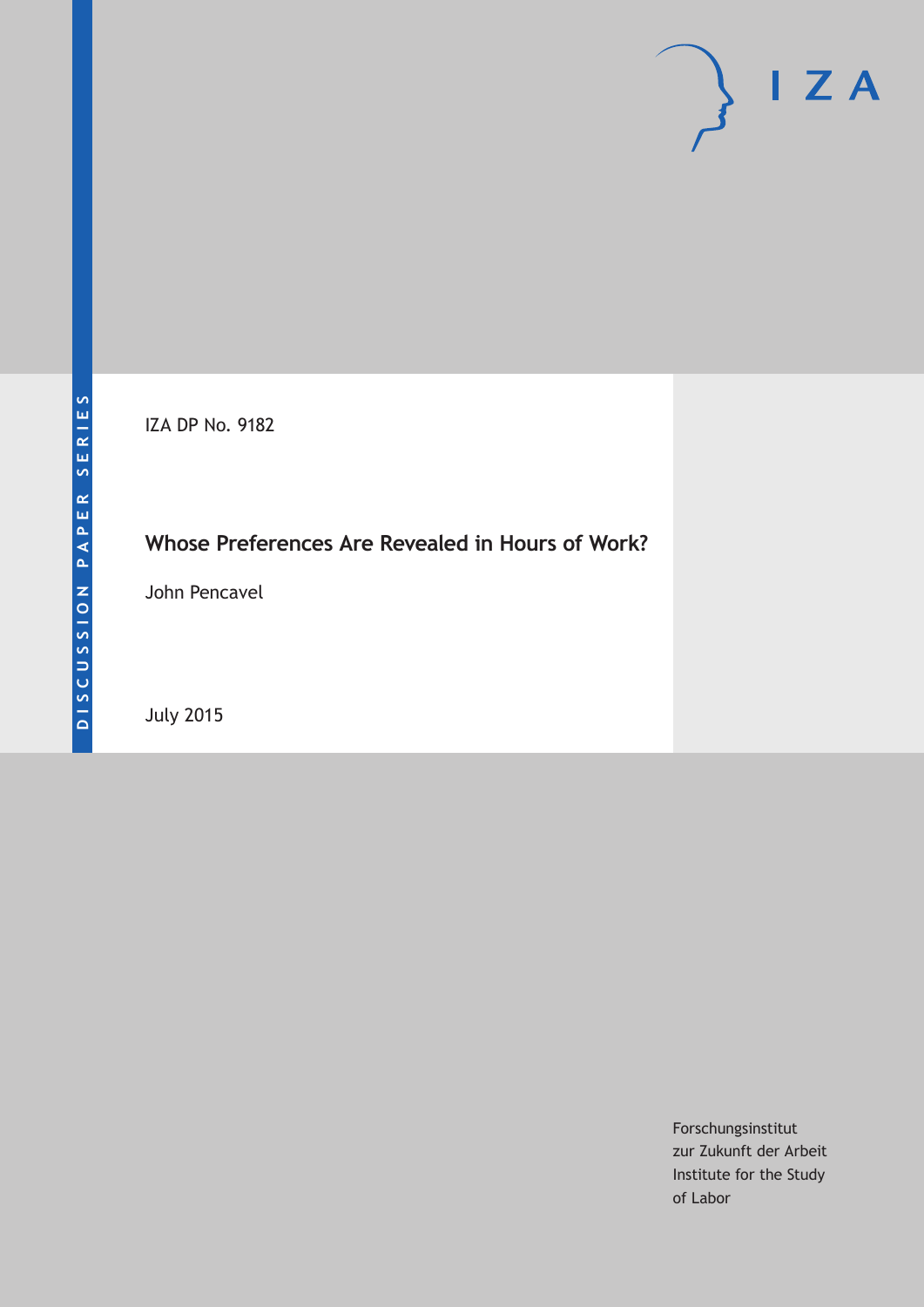# **Whose Preferences Are Revealed in Hours of Work?**

**John Pencavel**

*Stanford University and IZA*

## Discussion Paper No. 9182 July 2015

IZA

P.O. Box 7240 53072 Bonn Germany

Phone: +49-228-3894-0 Fax: +49-228-3894-180 E-mail: iza@iza.org

Any opinions expressed here are those of the author(s) and not those of IZA. Research published in this series may include views on policy, but the institute itself takes no institutional policy positions. The IZA research network is committed to the IZA Guiding Principles of Research Integrity.

The Institute for the Study of Labor (IZA) in Bonn is a local and virtual international research center and a place of communication between science, politics and business. IZA is an independent nonprofit organization supported by Deutsche Post Foundation. The center is associated with the University of Bonn and offers a stimulating research environment through its international network, workshops and conferences, data service, project support, research visits and doctoral program. IZA engages in (i) original and internationally competitive research in all fields of labor economics, (ii) development of policy concepts, and (iii) dissemination of research results and concepts to the interested public.

IZA Discussion Papers often represent preliminary work and are circulated to encourage discussion. Citation of such a paper should account for its provisional character. A revised version may be available directly from the author.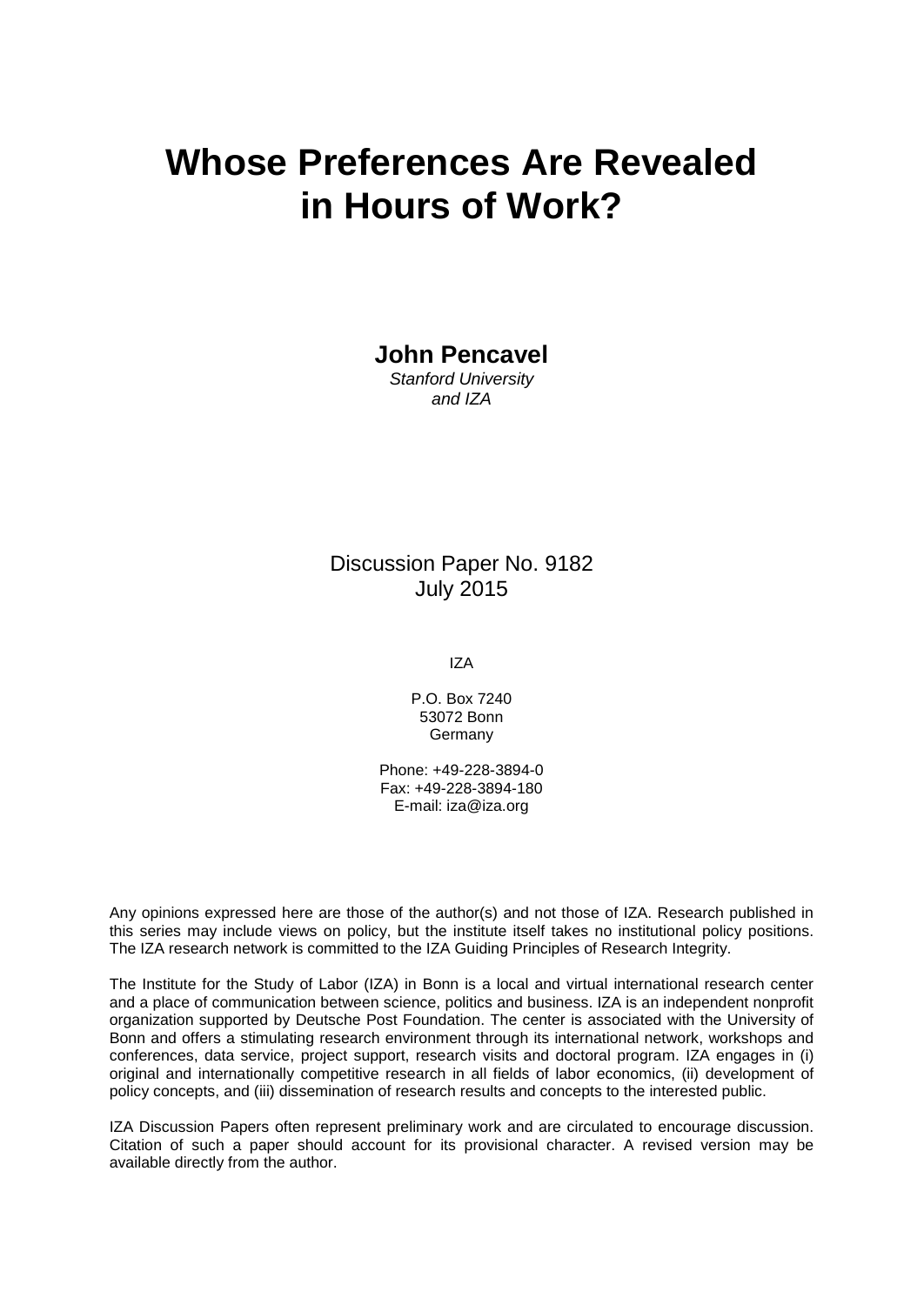IZA Discussion Paper No. 9182 July 2015

# **ABSTRACT**

# **Whose Preferences Are Revealed in Hours of Work?**

It has become orthodox in economics research to interpret the association between hourly earnings and working hours as the expression of the preferences of workers. This convention originated in H. Gregg Lewis' explanation for the decline in hours of work since the nineteenth century. His explanation rested on an explicit resolution of the identification problem inherent in any quantity (hours) - price (wage) relation. For over forty years, researchers have neglected this identification problem with the result that the findings in the purported "labor supply" literature are of questionable value.

JEL Classification: J22, J23, C13

Keywords: working hours, wages, labor supply, labor demand, identification

Corresponding author:

John Pencavel Department of Economics Stanford University Stanford, CA 94305-6072 USA E-mail: [pencavel@stanford.edu](mailto:pencavel@stanford.edu)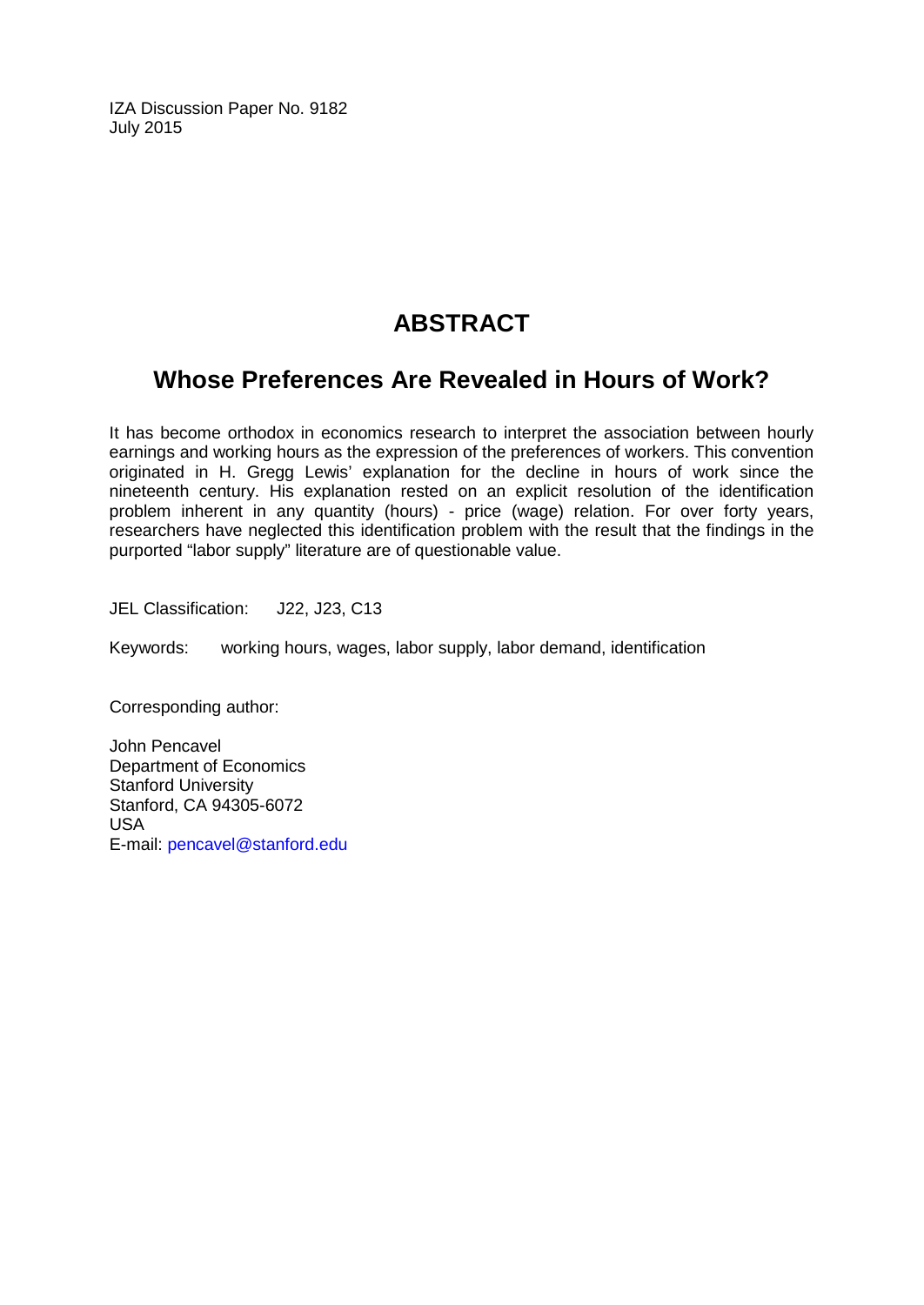#### WHOSE PREFERENCES ARE REVEALED IN HOURS OF WORK ?

#### John Pencavel \*

#### I. The Setting

When observations on the hours worked by individuals in labor markets are related to observations on their hourly earnings, what is the appropriate interpretation of the fitted relationship? This paper asks this question of the research that measures this relationship. This research is best understood in the context of a conceptual framework and, for what follows, I outline this framework briefly. I shall not take issue with this framework but I do have concerns with the manner in which it has been applied. The theory I sketch is conventional and it is the simplest of many variants, some of which may be important in certain circumstances.

First, consider hours of work from the perspective of the consumer-worker who has wellbehaved preferences over his consumption of commodities, *Q* , and his hours of market work, *H* :  $U = U(O, H)$ . He sells his hours to an employer and thereby becomes an employee. His choices are assumed to be constrained by a linear budget constraint:  $p.Q = w.H + y$  where *p* stands for the prices of commodities he consumes, *w* is take-home hourly earnings, and *y* is nonlabor income. In this simple model,  $p$ ,  $w$ , and  $y$  are given to the consumer-worker. Selecting  $Q$  and  $H$  so that he does the best he can given his constraints results in commodity demand and labor supply equations, the latter being

$$
H = f(p, w, y) \tag{1}
$$

<sup>\*</sup> This manuscript formed the basis of my Presidential address "Supply and Demand: Herd Behavior among Economists?" at the meetings of the Western Economic Association International in Honolulu in June 2015. I have benefitted from comments on an earlier draft from William Boal, Jed DeVaro, Luigi Pistaferri, Frank Wolak, and two anonymous referees of this journal. I thank Monica Bhole for her capable research assistance.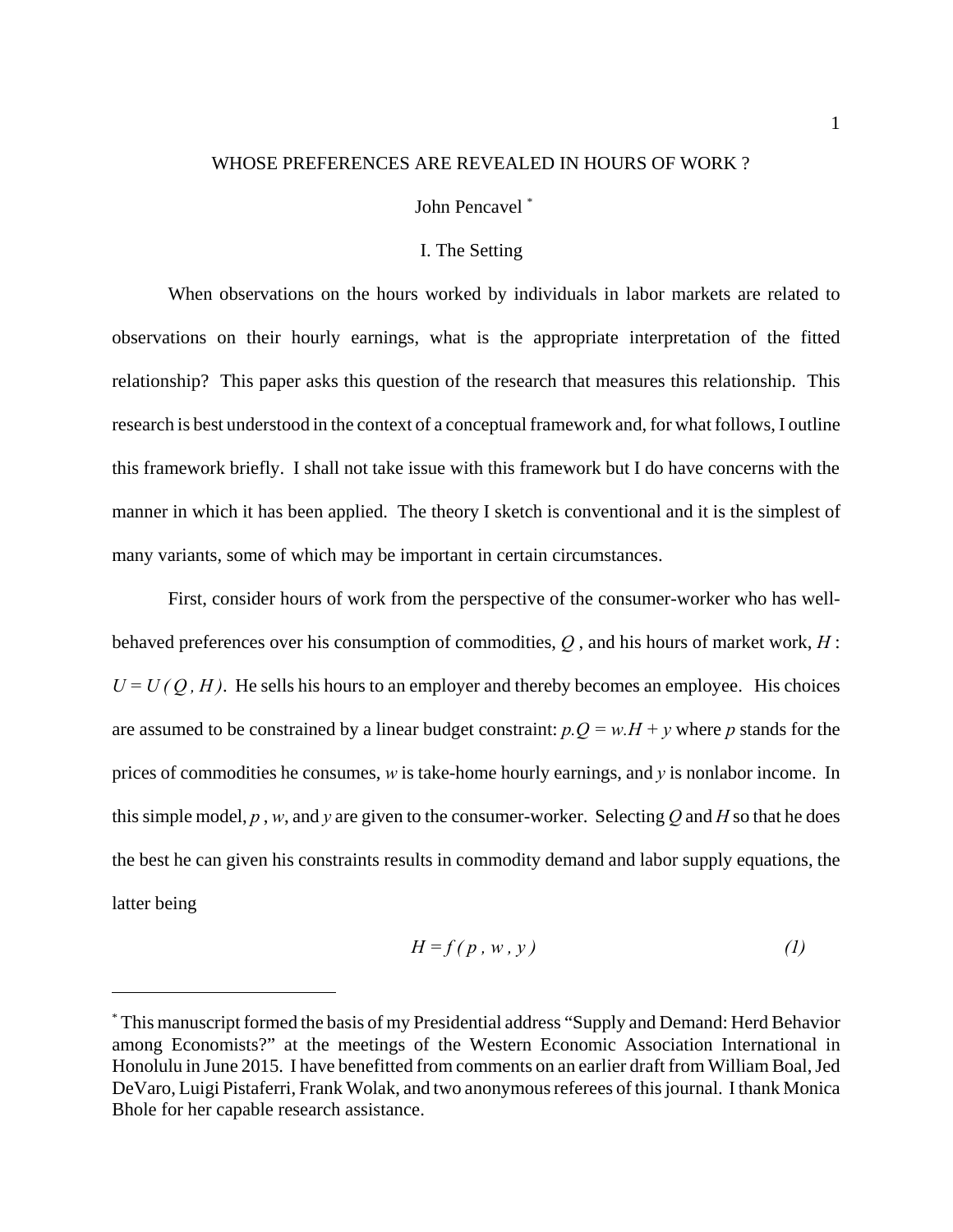This equation describes the employee's budget-constrained working hours choices. The effect of higher wages on the employee's choice of hours decomposes into opposite-signed substitution and income effects and empirical research aims to determine which of these two effects dominates. Higher nonlabor income is expected to reduce his preferred working hours.

Second, consider hours of work per worker, *H*, from the perspective of an owner-manager. Her demand for hours per worker (and her choice of the number of workers, *N*, and of other inputs, *Z*) results from her maximization of net revenues:  $\Pi = q.X(H, N, Z)$  - w  $HN - vN - rZ$  where *q* is the price of each unit of output *X* produced, *r* is the price per unit of *Z,* and *v* are the costs associated with employing each worker (such as the costs of hiring and training new workers) and are independent of  $H$ .<sup>1</sup> Assume the production function  $X(H, N, Z)$  is strictly concave and that *q*, *w*, *v*, and *r* are given to the owner-manager. The demand equation for hours per worker is

$$
H = g(q, w, v, r) \tag{2}
$$

Under the conditions given, the demand for hours falls when *w* rises.<sup>2</sup>

When economists use observations on the working hours and hourly wages (and perhaps other variables) of individuals or groups, are they estimating equation (1) or equation (2) or some mixture of the two? The exclusion restrictions should help to discriminate between the two equations: the demand for hours equation implies that increases in a worker's nonwage income do not depress hours of work; the supply of hours equation implies that increases in the price of the

<sup>&</sup>lt;sup>1</sup> Because observations on *v* are often lacking, occupational variables are used as surrogates *faute de mieux*. See Rosen (1969) for an example. If the firm is not a price-taker in the product market, variables such as consumers' incomes or the prices of substitutable or complementary products replace *q* .

 $2^2$  For a fuller discussion of the demand for hours, see Hamermesh (1993).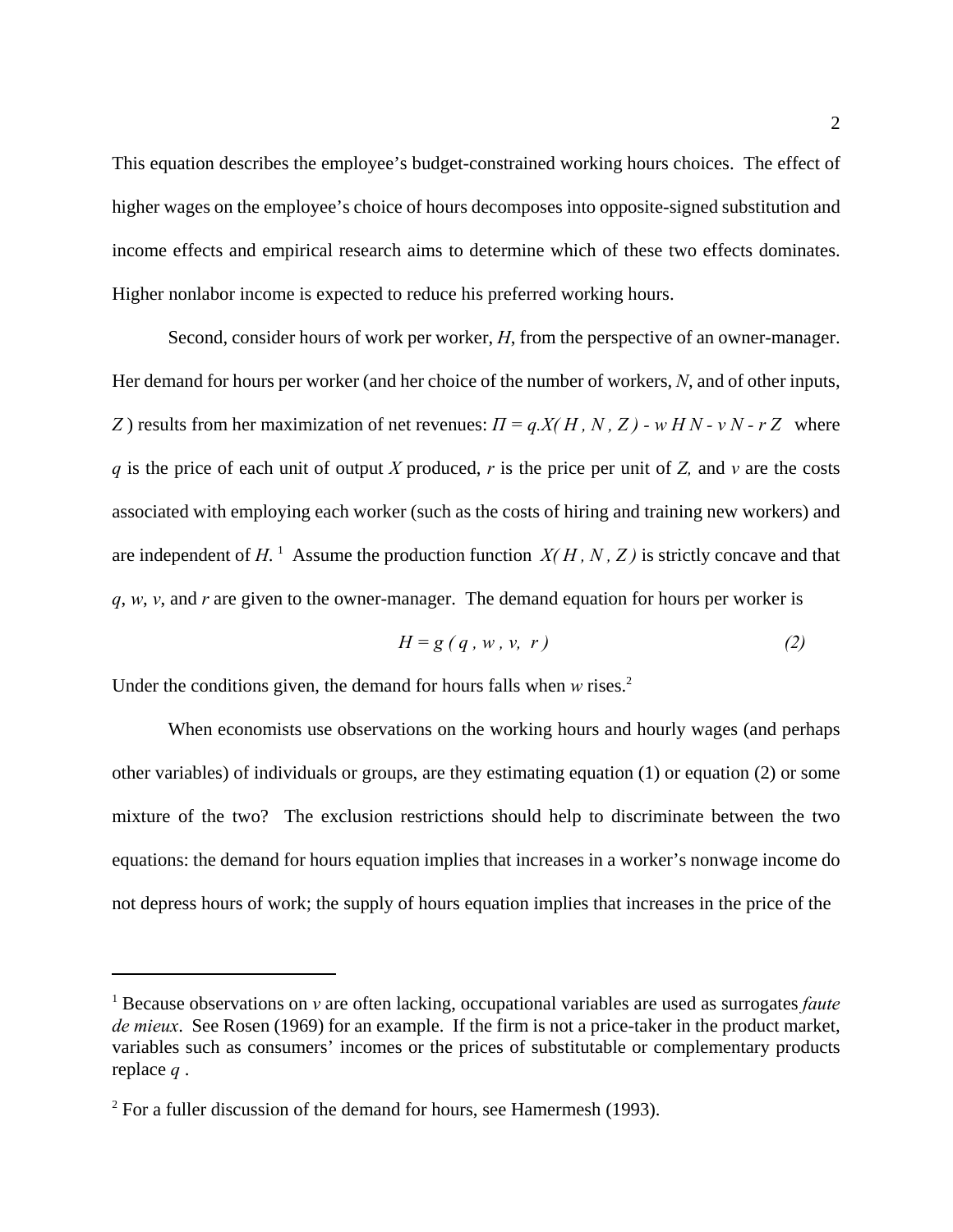output that workers help to make do not increase work hours. The decision-makers in equation (1) are workers while the decision-makers in equation (2) are manager-owners.

This paper takes up this question of identification.<sup>3</sup> In so doing, I survey (very selectively) the research in economics over the previous 60 years on the hours that individuals devote to market work. Also, at some places below, I illustrate my points with the use of observations close at hand on hours and wages. Given the relevance of income tax revenue to finance government activities, the issue of hours of work is salient to many questions in public finance and, given the importance of working hours to workers and employers alike, the topic of hours of work is pertinent to economists concerned with production and distribution in a market economy. Research on this topic proceeds at such a pace that surveys (more thorough than this) are published every few years.<sup>4</sup>

#### II. The Orthodoxy is Launched

Figure 1 traces annual observations from 1890 to 1930 in average weekly hours of work and average real compensation of production workers in U.S. manufacturing industry.<sup>5</sup> For much of the period, real wages rose and hours worked fell. A scatter diagram of the combinations of annual

 $3$  Lest I am characterised as a Johnny-come-lately (pun intended) on this matter, I wrote thirty years ago, "In an econometric exercise associating quantities (hours of work) and prices (wage rates), prior to estimation it is appropriate to enquire whether what is being estimated is a supply function, a demand function, or some hybrid." (Pencavel(1986), p. 59) In fact, it is rare for a researcher to so enquire.

 $4$  In the last fifteen years, surveys include Blundell and MaCurdy (1999), Meghir and Phillips (2010), Keane (2011), McClelland and Mok (2012), Saez, Slemrod, and Giertz (2012), and Bargain, Orsini, and Peichl (2014). Keane's (2011) authoritative survey lists 117 references.

<sup>&</sup>lt;sup>5</sup> This series on working hours (based on material put together by Paul A. Douglas (1930)) conceals important differences among classes of workers and industrial groups both in levels and the timing of changes. For example, hours in iron and steel were consistently higher than these figures and changes in iron and steel came later than other manufacturing industries. See Shiells (1985).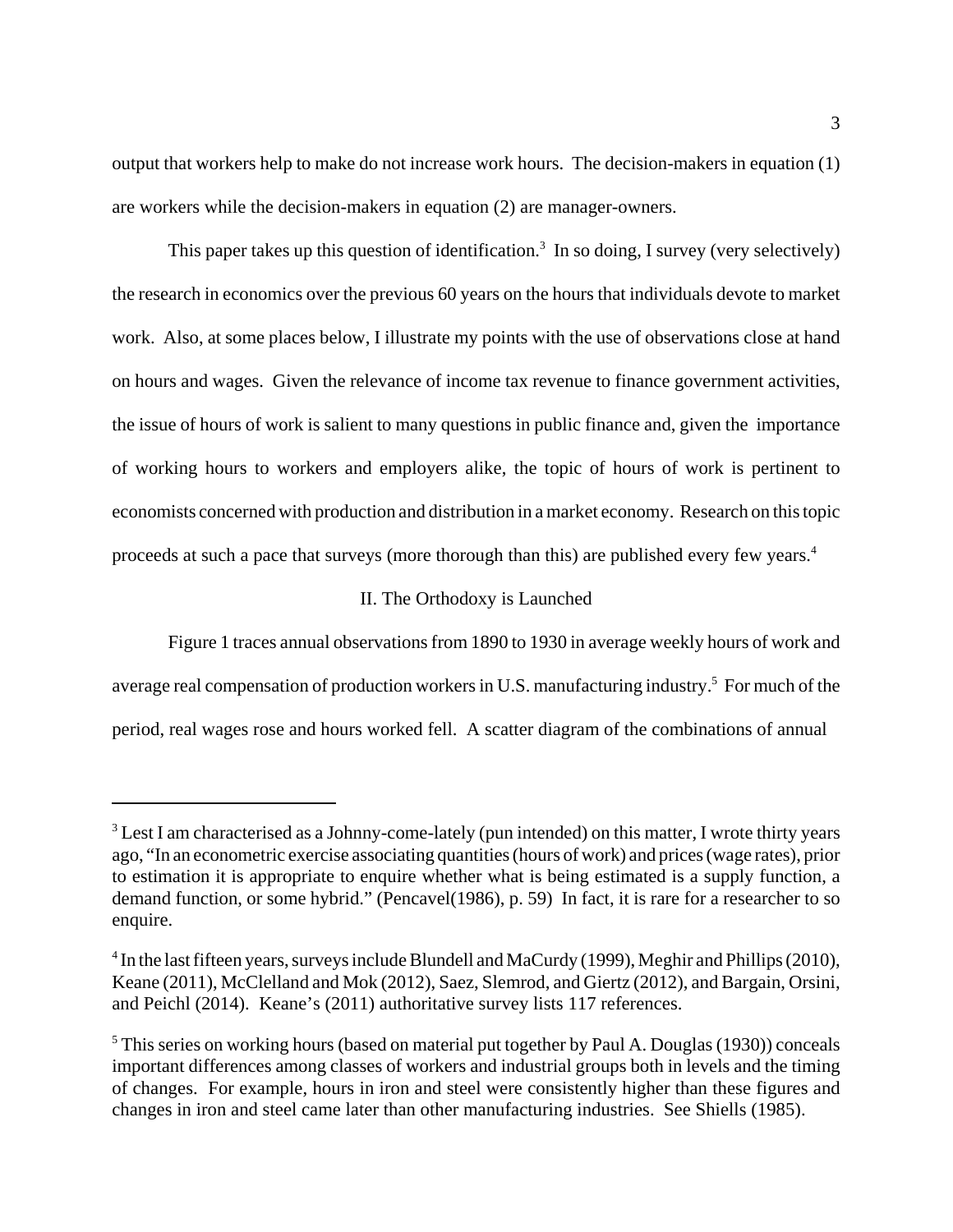values of wage rates and weekly hours between 1890 and 1930 is drawn in Figure 2. Lewis in 1957

In 1957, H. Gregg Lewis offered an explanation for this decline in the length of the working week until the 1930s.<sup>6</sup> He reasoned as follows: "To a first approximation", the typical employer cares about the aggregate hours worked by the firm's entire work force but, at the given wage, the employer allows each worker to set his or her own work hours according to the worker's incomeleisure preferences. Expressed differently, in a figure with the real hourly wage measured on the vertical axis and the average weekly hours worked on the horizontal axis, the typical employer's demand for an individual worker's work hours is a horizontal line. This horizontal demand curve for a worker's hours shifted up over time as the economy grew and as the derived demand for labor rose.

Assume that the labor supply curve remained unchanged; as Lewis expressed it, "tastes for leisure are very stable in the long run". Because hours of work fell as wages rose, this must mean the worker's labor supply curve is negatively-sloped implying the income effect of wage increases exceeded the substitution effect.<sup>7</sup> The typical worker chose to respond to wage increases by working fewer hours. According to Lewis in 1957, "employers' preferences have played only a minor role

<sup>&</sup>lt;sup>6</sup> Lewis' teacher, Paul Douglas (1934), had devoted a chapter of his The Theory of Wages to the association between weekly hours of work and hourly earnings using both cross-section (across industries in given years) and time-series (across years within given industries) observations. His consistent finding was that the two variables were negatively correlated. Even though identification issues had been addressed for some years by scholars such as H. Working (1925), E.J.Working (1927), and Wright (1929), unlike Lewis, Douglas does not address the identification problem and simply assumes his estimates describe the preferences of the typical worker.

<sup>&</sup>lt;sup>7</sup> If the annual observations in Figure 2 are used in a least-squares regression of the logarithm of weekly hours on the logarithm of real hourly compensation for the years 1890 to 1930, the estimated coefficient on hourly earnings is -0.269 with an estimated standard error of 0.016.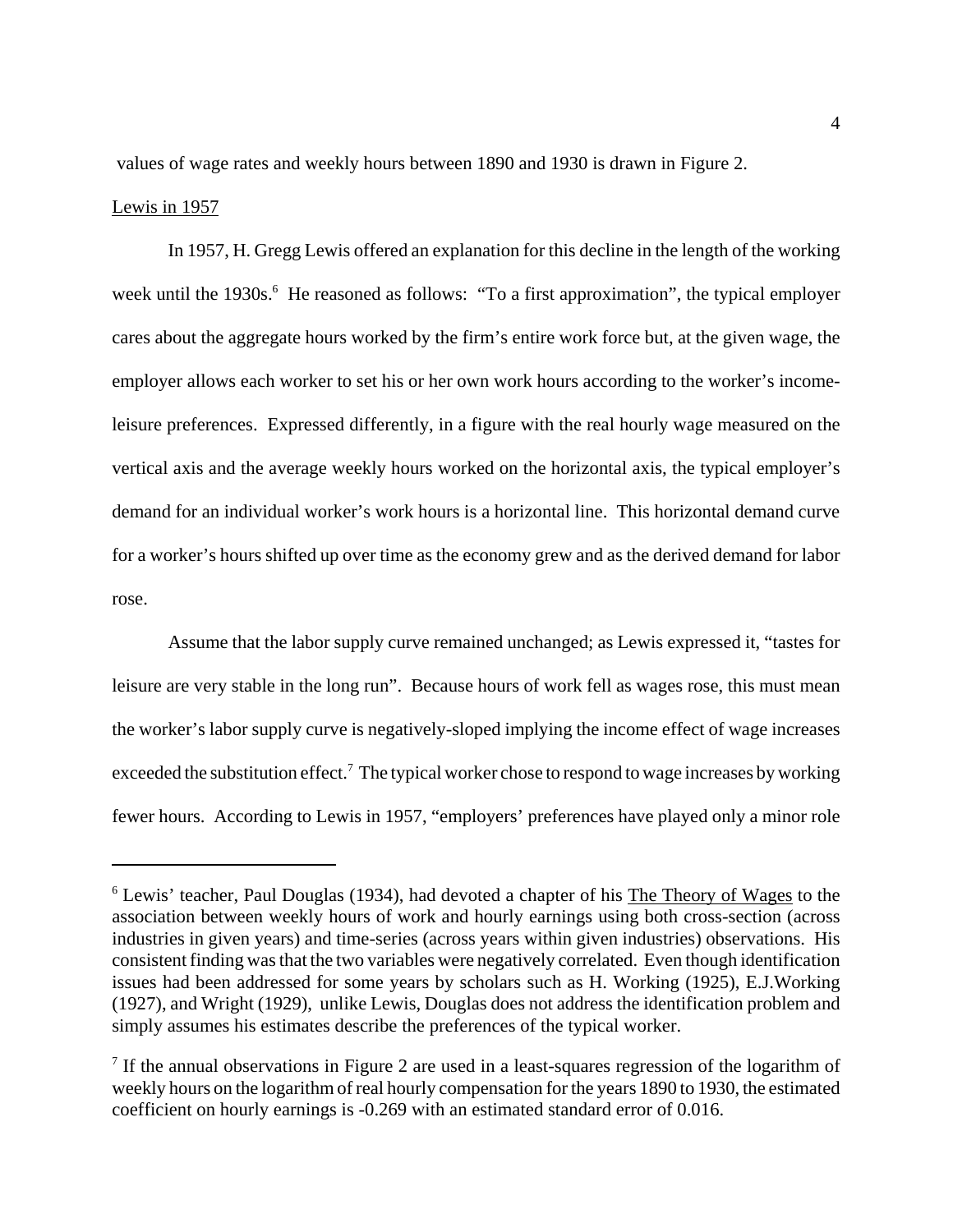in the long-run trend of hours of work in this country"  $(1957, p.72)$ .<sup>8</sup> Figure 3 illustrates Lewis' rationalization of the hours-wages pattern in U.S. manufacturing industry. The parsimony of Lewis' explanation is appealing: variations in real wages and in hours worked trace out the typical worker's preferences, a labor supply curve.

It is not surprising that, within a few years, a Ph.D. thesis at the University of Chicago (Lewis' academic home at the time) was written using Lewis' framework to describe variations among individual workers in their hours of work. I write "not surprising" because, by many accounts, Lewis was a demanding but very engaged and generous advisor of graduate students.<sup>9</sup> This dissertation was written by Marvin Kosters (1966) who used observations on individual workers from the 1960 Census of Population to relate the working hours (per week and per year) of married men aged 50-64 years to their nonlabor income and to their hourly earnings. In this way, Lewis' proposed explanation for changes in average working hours over time was converted to an explanation of differences in working hours among individuals at a given moment.

Representative of Kosters' estimated equations is the following where *H* is hours worked of 8,467 husbands in the week preceding the Census, *w* is average hourly earnings, and *y* is nonlabor income:

$$
log(H) =
$$
................. - 0.043 log (w) - 0.010 log (y)  
(0.009) (0.011)

<sup>&</sup>lt;sup>8</sup> Lewis recognized that "periods of substantial unemployment or effective legislation affecting hours of work per head" (1957, p.73) would interfere with the identification of the average worker's supply of work hours curve from observations on wages and hours of work. This is why observations from the 1930s and the Second World War are omitted from Figures 1 and 2.

<sup>&</sup>lt;sup>9</sup> Read the depictions of Lewis by Rees (1976) and Rosen (1994) in the essays written by his colleagues and students. Also see Biddle (1996).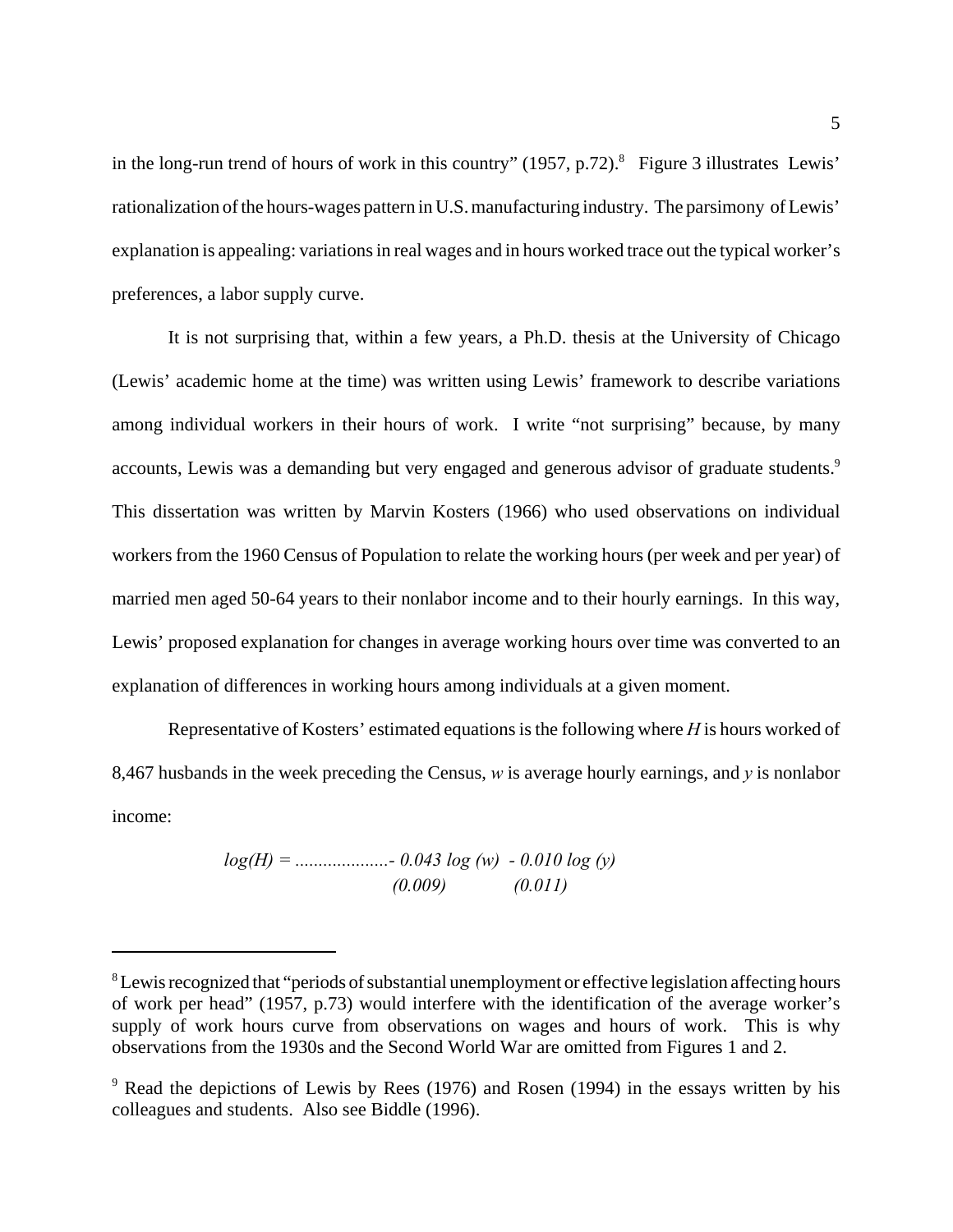where the dots stand for nine other regressors in the equation (such as regional dummy variables, demographic indicators, and some occupational and industry dummy variables). Estimated standard errors are in parentheses beneath their estimated coefficients.

In the many fitted equations that Kosters reported, the estimate of the uncompensated wage effect is routinely negative suggesting the income effect exceeded the substitution effect just as Lewis had conjectured in his explanation for the decline in average hours between 1890 and 1930 in manufacturing industry. As for the estimated coefficient on nonlabor income,  $\gamma$ , Kosters wrote, the estimates ".....were very often positive and small when negative" (p. 35). In fact "only those regressions for which the sign of the estimated income coefficient was non-positive were reported..."  $(p. 27)$ .

In many respects, the approach and findings of Kosters' dissertation typify much of the subsequent cross-section research on the hours of work of men: the estimated coefficient on hourly earnings tended to be negative and the estimated coefficient on nonlabor income was often imprecisely estimated and, on a number of occasions, it was positive rather than negative. These findings - that  $\partial H/\partial w < 0$  and  $\partial H/\partial y \ge 0$  - imply a non-positive substitution effect which some would find a cause for concern for the interpretation of the hours-wage observations as a conventional labor supply function.10 Nevertheless, Lewis' 1957 model for understanding movements in and differences in hours of work became the norm, usually unquestioned, even though Lewis himself amended his earlier model to allow for a role for employers to play in the

 $10$  Even with a positive value of the uncompensated wage effect, a positive substitution effect may not be implied if the effect of nonlabor income on hours if sufficiently positive.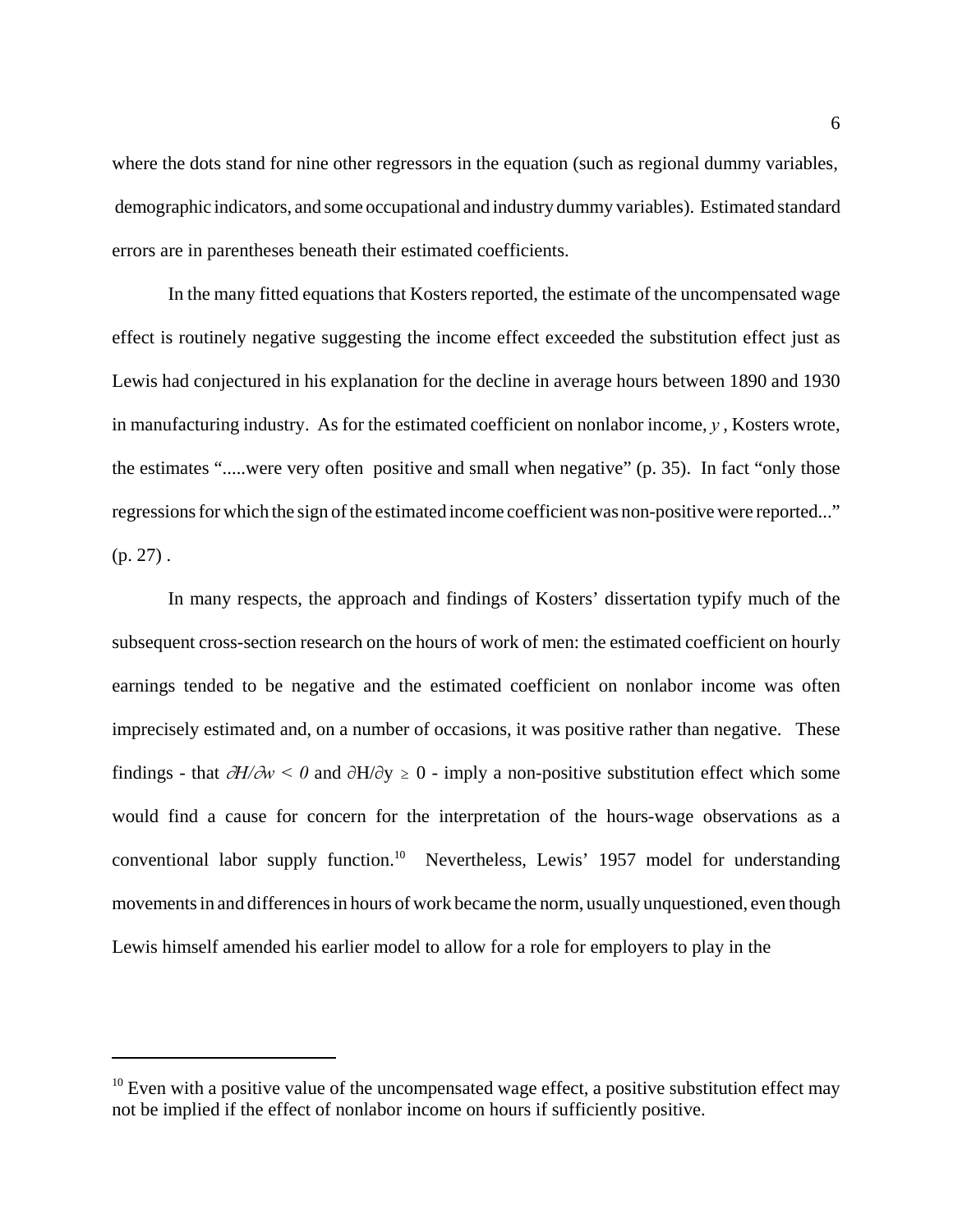#### determination of hours.<sup>11</sup>

#### Lewis in 1969

Lewis' amendment appears in an article published in a Spanish-language journal in 1969. An English-language version titled "Employer Interests in Employee Hours of Work" has circulated for over forty years. In this later paper, Lewis distinguished between two types of labor costs: "fixed" costs that varied with the number of workers such as the costs of searching for, hiring, and training a worker<sup>12</sup>; and costs that varied with hours of work such as the earnings that increased with hours worked. To economize on the fixed costs of employment, an employer is inclined to extend the hours of her work force inducing workers to accept these longer hours with higher hourly wages.

In this 1969 paper, Lewis posited a market wage curve (the "market equalizing wage curve") whose slope depended on the underlying preferences of workers and employers.<sup>13</sup> An optimizing employer selects a wage-hours combination on this market curve. Similarly, a worker chooses a wage-hours bundle from this "market equalizing wage curve". According to Lewis' revised model, normally, observations on hours and wages in a labor market trace out neither the typical employer's demand function for hours nor the typical employee's supply function for hours, but the wage-hour packages that each worker and each employer optimize against.<sup>14</sup>

 $11$  Ehrenberg (1971) also demurred. He assumed that a typical firm faced an infinitely elastic supply of hours per worker at the going wage.

<sup>&</sup>lt;sup>12</sup> Lewis cited Walter Oi's (1962) "quasi-fixed" labor costs and Gary Becker's (1964) "specific onthe-job human investment" costs as examples of these costs.

 $13$  Lewis wrote, "...the sign of the slope of the [market equalizing] curve, to say nothing of the sign of the second derivative, cannot be derived from the economic theory of hours of work choices by employees and employers I have presented".

 $14$ The claim that the "average" consumer-worker's preferences for work hours and hourly earnings can be inferred from situations where "persons choose their hours of work by selecting across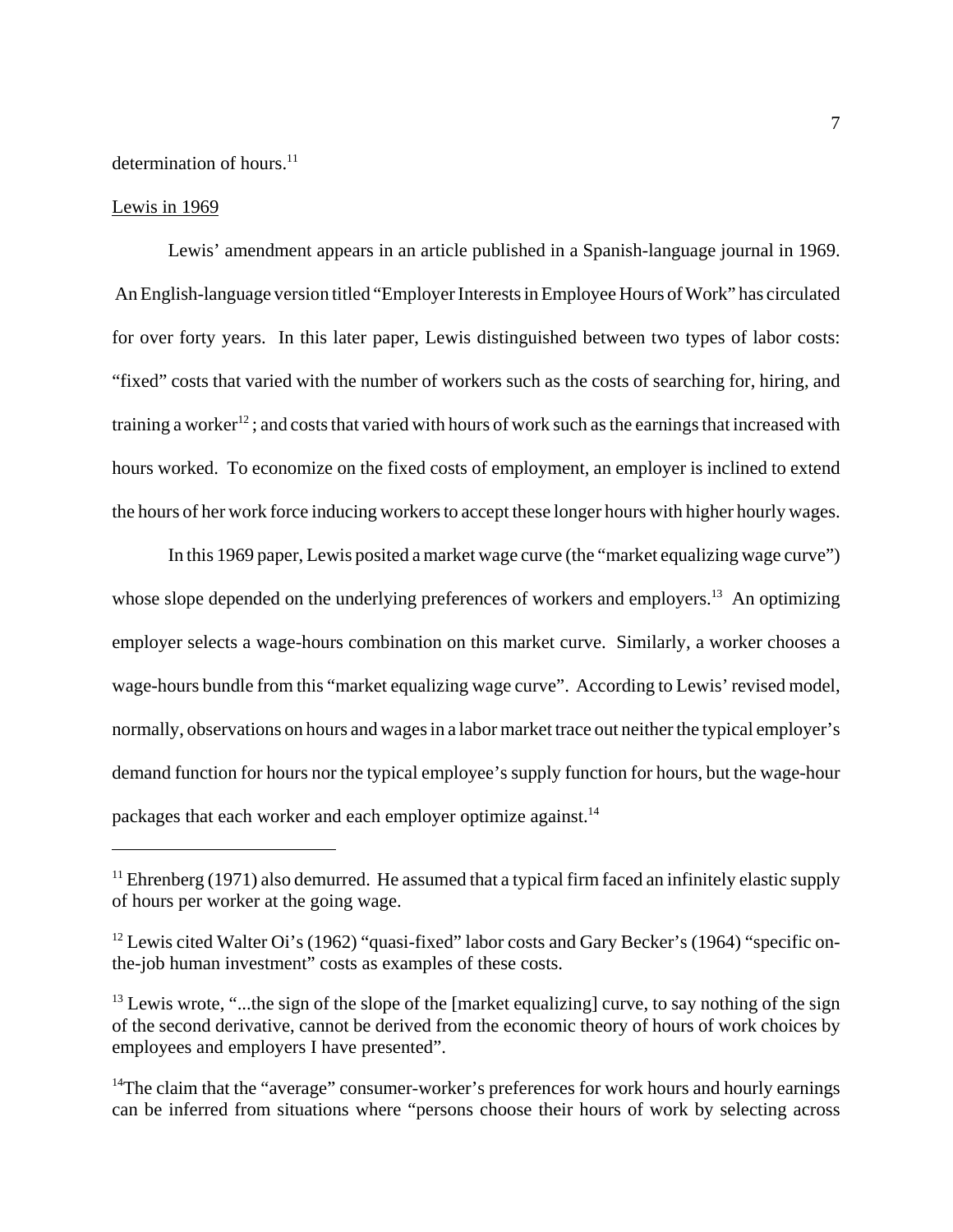Lewis' second model was influential, but not in accounting for differences in hours of work. The model was used by Sherwin Rosen (1974) in an important paper providing a framework for understanding "hedonics". This literature addresses the fact that consumer goods and jobs have attributes and characteristics that are tied to their prices: one car may have more desirable features than another and one job may have different nonpecuniary components from another. Rosen's market hedonic price function in which the price of a product varies with the quantity of its attribute was formally identical (as Rosen fully acknowledged) to Lewis' market equalizing wage curve where employers and workers take as given the market relation between wages and hours of work. It also figures prominently in Rosen's (1986) masterful survey on the research on equalizing wage differentials.

Though Lewis' second model became the paradigm in the hedonics literature, it had negligible impact on labor supply research which followed (usually unacknowledged and uncontested) Lewis' earlier framework and Kosters' application: the dominant line of research consisted of using cross-section observations (or a time-series of cross-section observations) to regress the working hours of individuals on their hourly earnings and other variables with the estimated parameters interpreted as structural parameters of the typical worker's preferences.<sup>15</sup>

There were certainly important contributions in this line of research such as the extension

employers offering different wage packages"(Blundell and MaCurdy (1999, p.1588)) is not consistent with this model. The different hours-wage bundles that define each worker's opportunity set depend, in part, on what employers find to be optimal so the observed hours-wage relationship maps out a mix of employers' preferences and consumer-workers' preferences. The wage rate is not a sufficient statistic to determine an employee's hours of work.

<sup>&</sup>lt;sup>15</sup> The only empirical research on working hours that draws on Lewis' 1969 model I am aware of is that by Rosen (1969). Kinoshita (1987) provides a clear exposition of the model.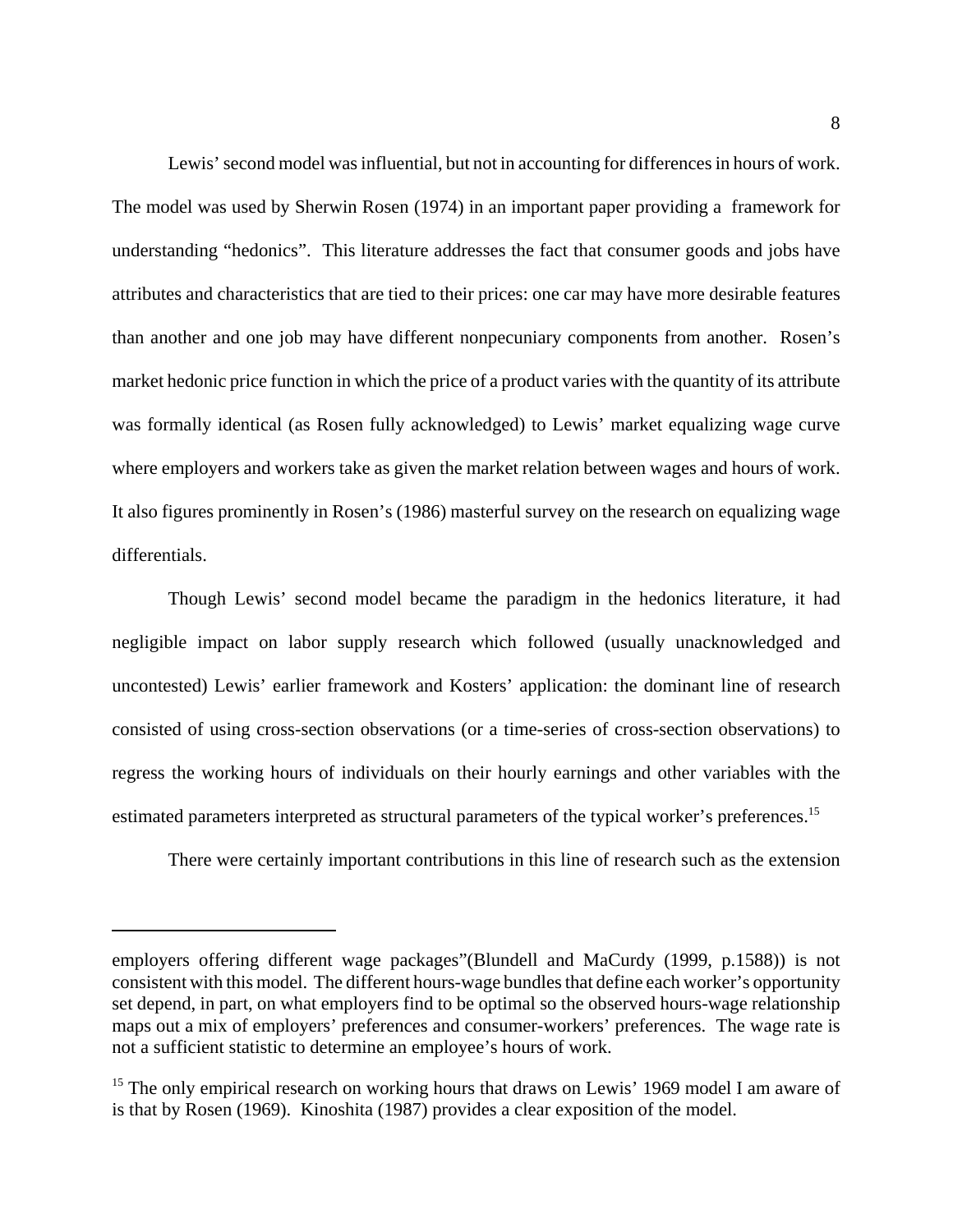of the model to account for age-related hours of work choices (Heckman and MaCurdy (1980) and MaCurdy (1981)), the coupling of skill acquisition to intertemporal labor supply decisions (Heckman (1976) and Imai and Keane (2004)), the explicit conjunction of consumer demand analysis and labor supply decisions (Abbott and Ashenfelter (1976)), the appropriate treatment of corner solutions to the worker's optimizing work decision (Heckman (1974)), the incorporation of risk and uncertainty in consumer-workers' decisions (Pistaferri (2003)), and the development of socalled collective models of household decision-making (Browning, Chiappori, and Weiss (2014)). In recent years, much research effort has been devoted to the treatment of nonlinear and, indeed, nonconvex budget sets, an evident complication if hours of work reflect the preferences of workers and if workers respond to post-tax and post-transfer wages and income.

Should economists be confident that the measured relationship between wages and hours maps the preferences of workers, that is, a labor supply function? Examine, first, the role of hours in the production function and, second, the specification of the hours-wage relationship.

#### III. Hours of Work in the Production Function

Lewis' 1957 solution to the problem of identification was to posit that the wage-taking employer's demand function for an employee's hours of work was infinitely elastic with respect to hours. A horizontal demand function implies a marginal product of hours,  $\partial X / \partial H$ , that is independent of hours. Writing this as  $\partial X / \partial H = F(Z)$  where *Z* stands for inputs other than hours, then, upon integration, Lewis is assuming  $X = F(Z)$   $H^{\beta}$  where  $\beta$  is unity.<sup>16</sup> Such a production function might pose problems for a well-defined interior solution for the canonical price-taking profit-maximizing production unit which requires the law of diminishing returns to operate in the

 $16$  This is also derived in Manning (2001).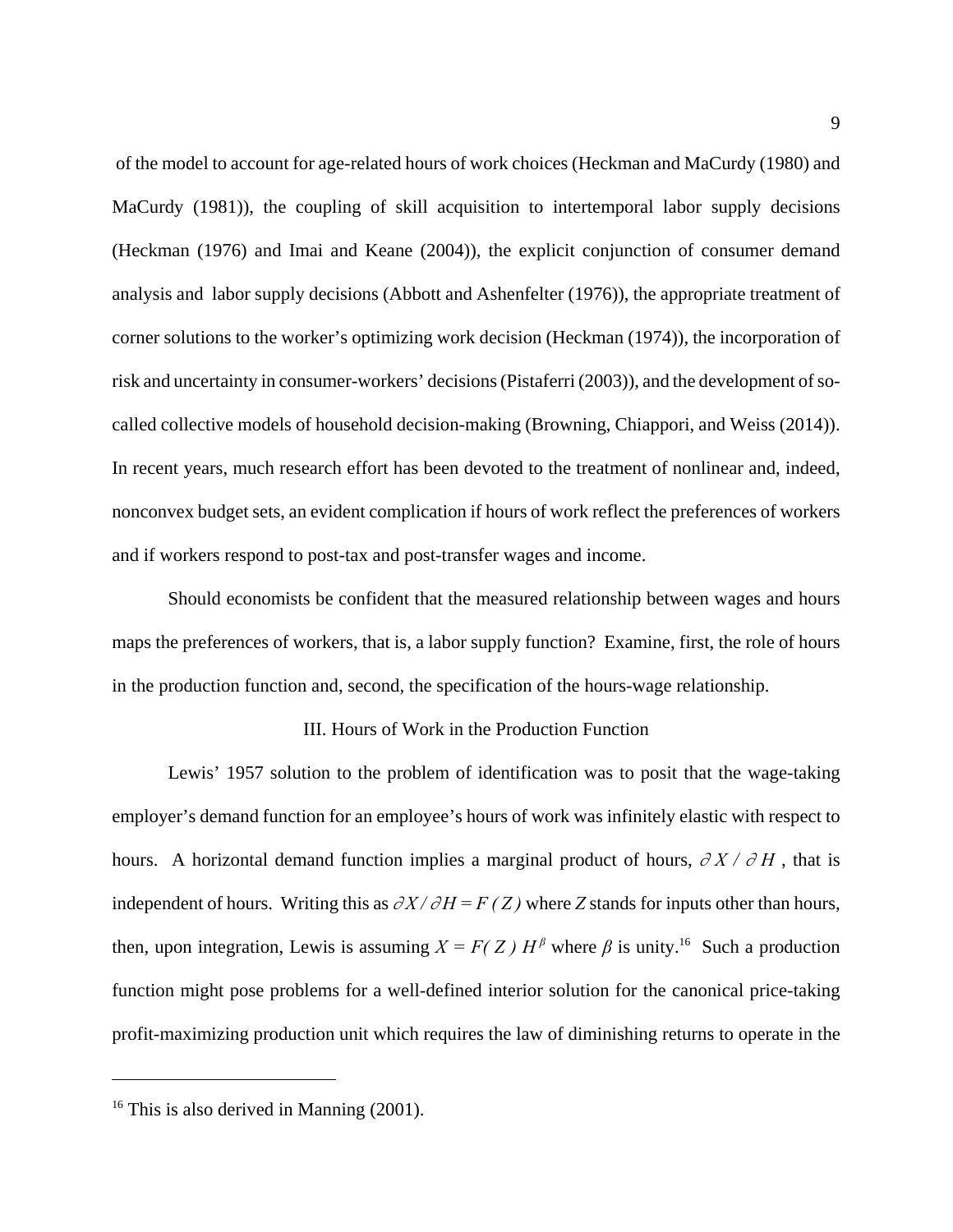neighbourhood of the optimum. Nevertheless, is there empirical support for an exponent on *H* of unity?

In some research on the estimation of production functions, the input of labor is measured by the number of workers only; hours of work are neglected. More frequently, the input of labor is defined as worker-hours, the product of the number of workers and average hours of work implying that employment and hours per worker are completely substitutable. In a small number of cases, average hours of work enters the production function as a separate input from the number of workers. One early example of this distinction is Feldstein's (1967) study of a cross-section of British industries. He used a Cobb-Douglas expression and estimated remarkably (implausibly?) high elasticities of output with respect to weekly hours worked.<sup>17</sup>

Leslie and Wise (1980) revisited the issue with a time-series of a cross-section of industries. With fixed industry effects, they estimated more believable output-hours elasticities and, indeed, their preferred estimate of the output-hours elasticity was significantly less than unity. Also, they could not reject the hypothesis that the output-hours elasticity was no different from the outputemployment elasticity, a finding that justified the use of worker-hours as measuring the input of labor services.

Cobb-Douglas production functions with an explicit role for hours are estimated by DeBeaumont and Singell (1999). Using annual observations within 20 four-digit manufacturing industries over time (from 1958 to 1994), they report an estimated coefficient on hours that is significantly less than unity in 16 of the 20 industries, a result implying that the marginal product

 $17$  Feldstein's point estimates of the elasticity of output with respect to hours were often not merely greater than unity but, in some instances, greater than two. They were imprecisely estimated, however, with values not significantly different (by conventional criteria) from zero nor from unity.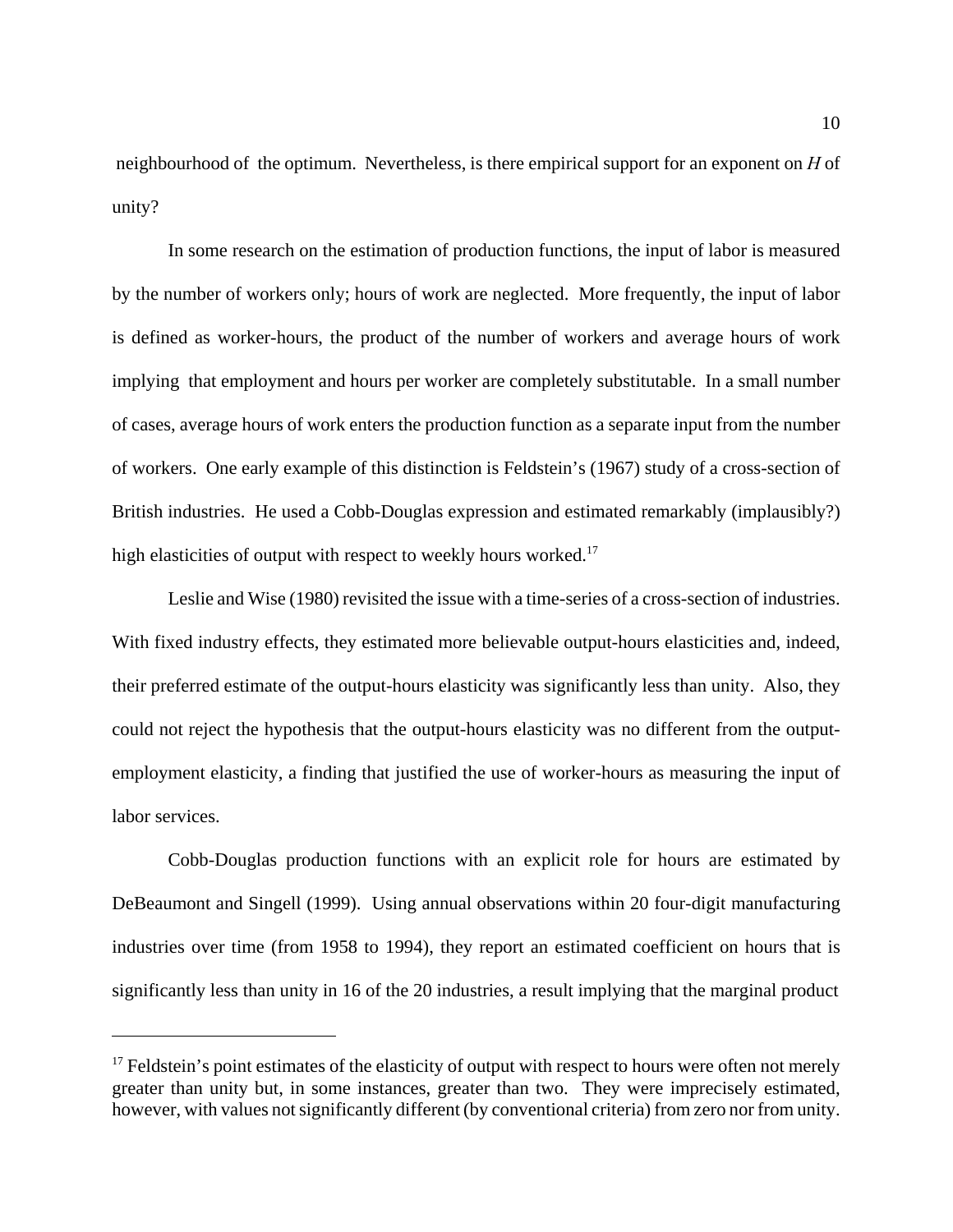of hours falls as hours increase. A falling marginal product of hours is consistent with research suggesting that long hours of work damage workers' health and work performance.<sup>18</sup> Work fatigue and stress may be more relevant today than it was a few decades ago in view of the fact that, between 1980 and 2005, the fraction of men working more than 48 hours per week rose from 16.6% to 24.3 %.<sup>19</sup> This increase has been greater for college graduates and professional workers. Moreover, for some groups of workers - nurses, medical interns, police officers, truck drivers, merchant seamen, flight attendants, aircraft pilots - there are specific studies into the link between long working hours and fatigue (sometimes measured by accidents).<sup>20</sup>

#### IV. Identification through Prices and Wages

 Consider the following linear-in-the-logarithms annual hours of work equation fitted to 27 conventionally-owned plywood mills in the state of Washington between 1968 and 1986. There are 134 mill-year observations. Annual work hours across mills and over time,  $H_{i}$  are regressed on hourly wages  $w_{i,t}$ , the price of plywood output  $q_{i,t}$ , and the price of raw material logs  $r_{i,t}$ , and fixed mill effects (expressed by  $\mu_i$ ) :

$$
log(H_{it}) = \mu_i - 0.340 log(w_{it}) + 0.514 log(q_{it}) - 0.209 log(r_{it})
$$
  
(0.237) (0.164) (0.099)

Heteroskedastic-robust estimated standard errors are in parentheses beneath their estimated coefficients. The point estimates of this equation are consistent with a conventional input demand equation for a price-taking profit-maximizing firm. Indeed, without imposing the restriction, these

<sup>&</sup>lt;sup>18</sup> On hours and health, among many articles, see Hulst (2003) and on hours and work performance see the references in Golden (2012).

<sup>&</sup>lt;sup>19</sup> These numbers come from Kuhn and Lozano (2008).

 $20$  Many studies may be found in the Journal of Occupational and Environmental Medicine.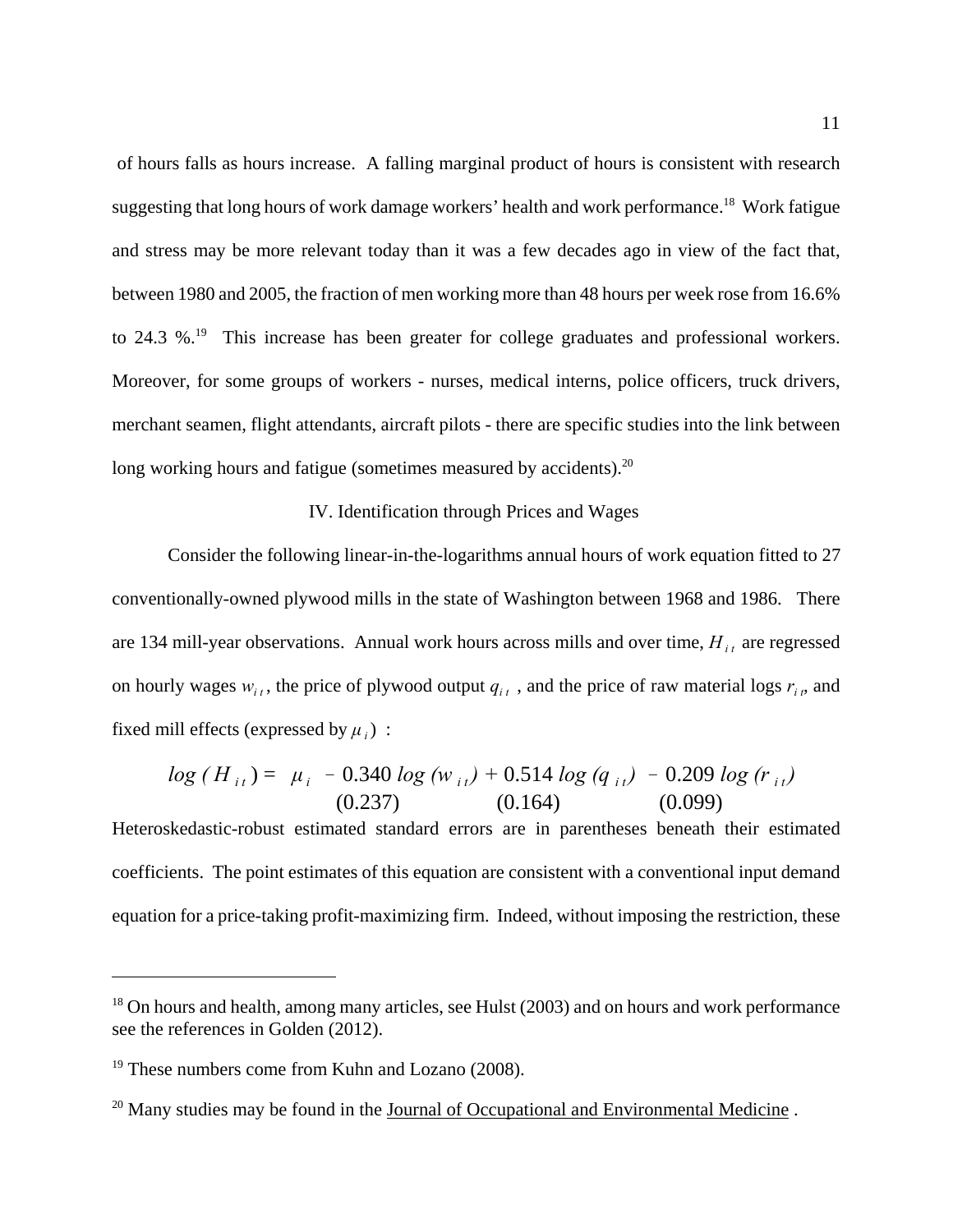estimates exhibit the zero homogeneity property of such input demand functions. The negative sign on the logarithm of hourly earnings is also consistent with a negatively sloped labor supply curve in which the income effect of higher wages outweighs the substitution effect, but it requires an ingenious mind to reconcile with a labor supply function the positive effect of increases in plywood prices on hours and the negative effect of increases in the price of logs on hours worked notwithstanding the imprecision of the estimates. $^{21}$ 

Unfortunately information on the nonlabor income of the workers is not available. If it were, it would be informative to add it to the right-hand side of the hours equation above to test the hypothesis that the sign of its estimated coefficient is not negative. Each worker in a given mill in a given year worked the same number of hours as all other workers. They started and ended work at the same time of day, patterns that might signal the influence of an employer. $^{22}$ 

If the regression equation of working hours yielded the result that, other things equal, workers with greater nonlabor income worked fewer hours, this might permit the interpretation of this equation as a labor supply equation. However, if the nonlabor income of these plywood mill workers were available and the variable were added to the hours equation above, I suspect (from the evidence of many investigations into working hours) the estimated coefficient on nonlabor income

<sup>&</sup>lt;sup>21</sup> It is entirely plausible for these mills to be characterised as price-takers in input and output markets. The wage was set at multi-employer collective bargaining agreements that permitted pay differentials across mills and that allowed owner-managers to adjust inputs in response to these given wages. Logs were purchased in markets where selling prices were determined by auction and the price of plywood was set in international markets. More information about these data and this industry may be found in Pencavel and Craig (1994).

 $22$  Weiss (1996) considers how synchronised work schedules deriving from the importance of communication in production may even override differences in work preferences.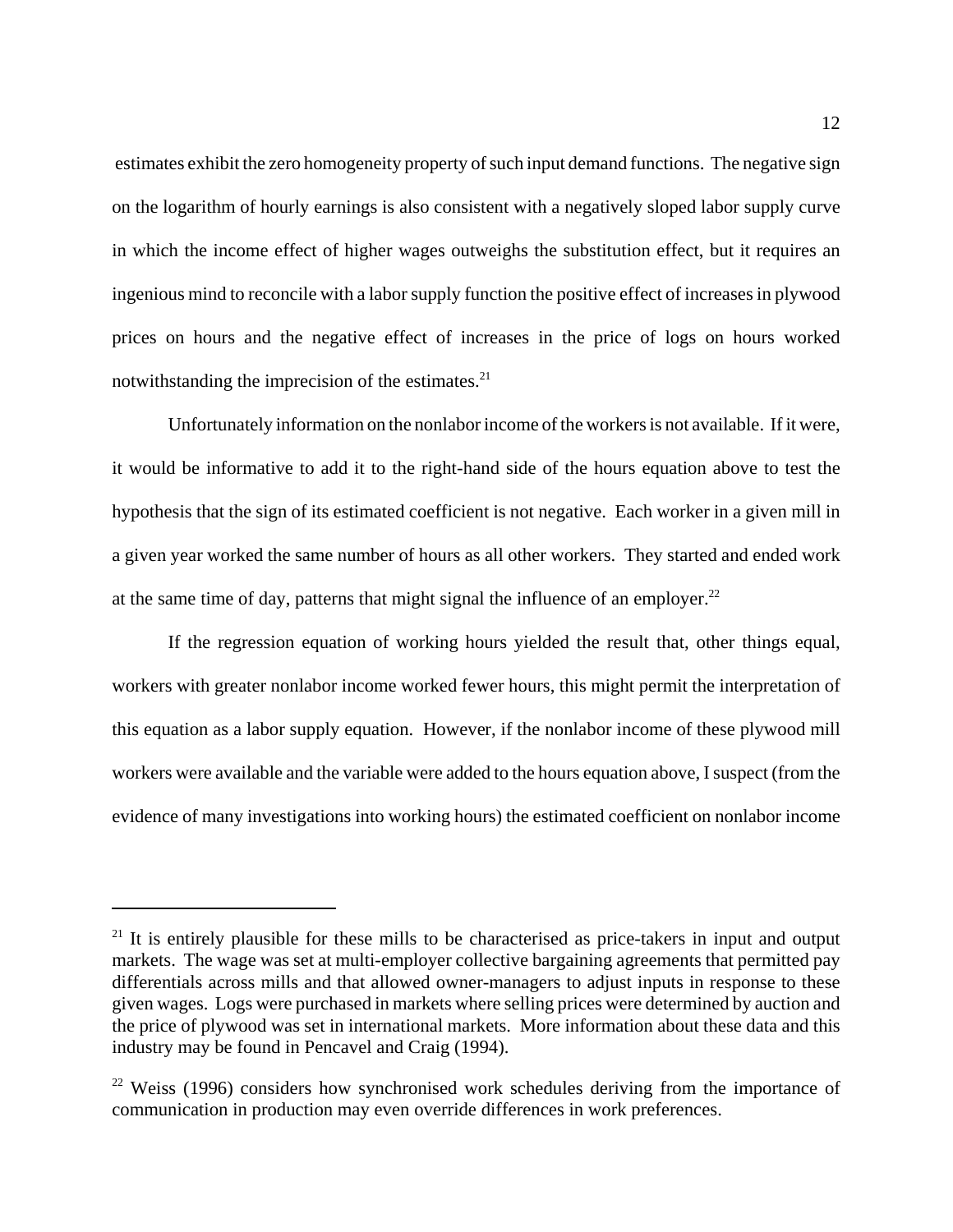would be positive or trivially different from zero as Kosters discovered.<sup>23</sup> This "perverse" finding is usually attributed to error in measuring income independent of labor market activity or to its joint determination with hours in a life cycle context. The frequency with which it has been necessary to resort to such explanations might have caused some to question the orthodoxy, but it is understandable for a researcher to pull back from such a judgment out of concern that others would not question the orthodoxy but question the researcher's skills.

One might think that a situation in which an individual received unexpectedly an inheritance would provide a neat opportunity to measure the effect of nonlabor income on hours of market work. In fact, the effect of surprise inheritances on hours of work appears to be mixed.<sup>24</sup> See Joulfaian and Wilhelm (1994). Somewhat similar to the research on the effects of unexpected gifts on the work hours of beneficiaries is the impact of legislated amendments to Social Security benefits that had the consequence of changing the wealth of particular cohorts. In such an analysis, Krueger and Pischke (1992) report an undetectable effect of such changes on the weeks worked of these cohorts.

#### V. The Changing Textbooks

Section II above opened with Lewis' 1957 explanation for the decline in hours of work in manufacturing industry from the end of the nineteenth century to 1930. It may be difficult today to

 $23$  Kosters' admission that he did not report results where the coefficient on nonlabor income was non-positive is laudable. How many researchers have been less forthcoming and have not mentioned such findings?

 $24$  To be clear, such surprise bequest are sometimes correlated with labor force withdrawals, but rarely with movements in work hours among those at market work. As Brown *et al.* (2010, p. 425) write, ".......the few studies that have attempted to isolate the effect of a wealth shock on labor supply [*sic*] have found collectively ambiguous results". Using information from the Health and Retirement Study, they provide evidence of the inheritance of assets affecting retirement behavior. Effects on working hours among those remaining at work are not reported.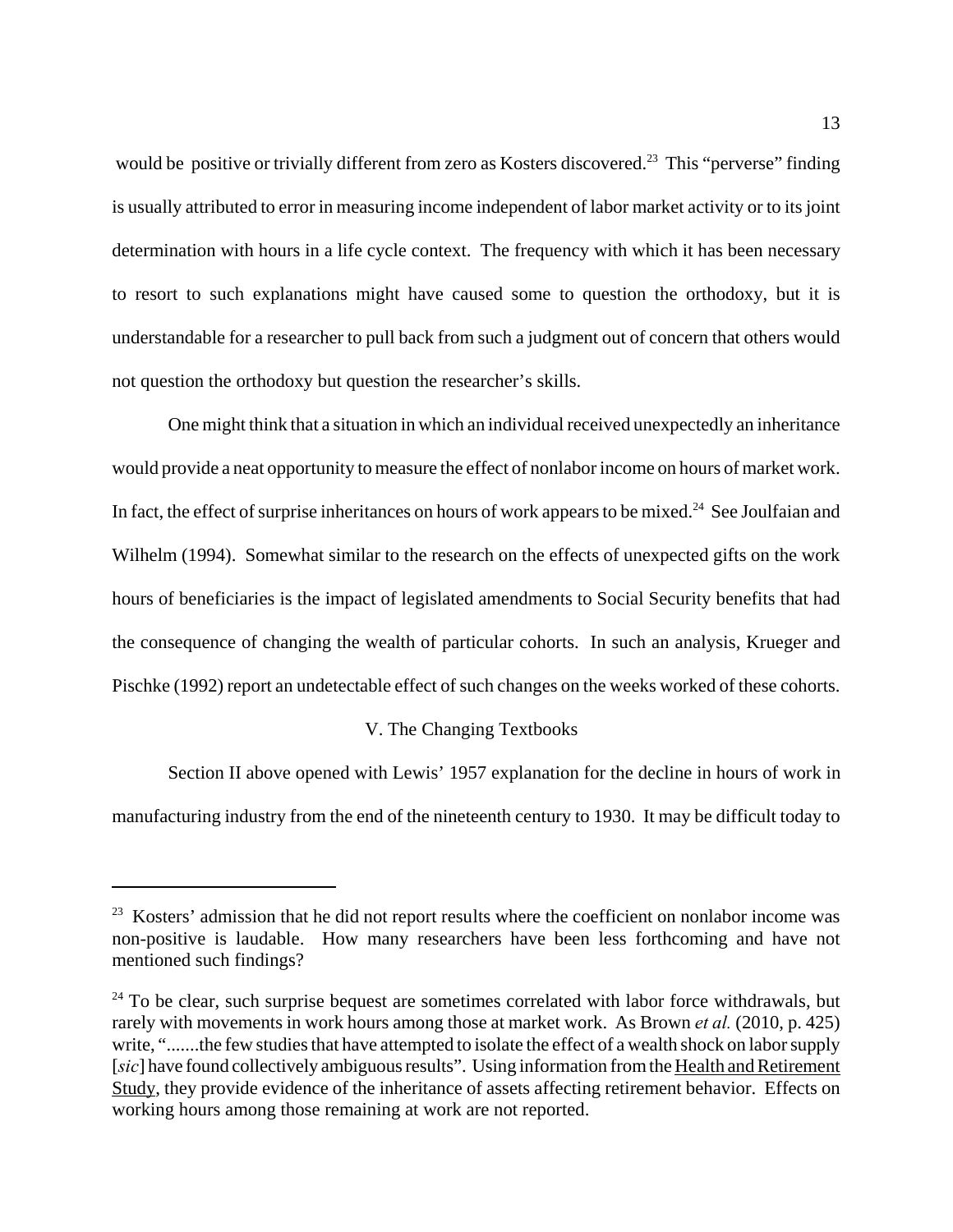appreciate the radical change in economists' thinking about working hours that Lewis' paper brought about. One grasps an inkling of this by comparing the dominant textbooks before Lewis with the popular textbooks of today. Textbooks provide a window on prevailing ideas and attitudes and the labor economics textbooks before 1957 offer explanations for the decline in work hours that make no mention of competing income and substitution effects.<sup>25</sup> The contrast with labor economics texts of today is extraordinary. Contemporary textbooks use the words "working hours" and "supply of labor" as synonyms. The notion that working hours is a quantity and the wage rate is a price so that the interpretation of observations on quantities and prices requires attention to an identification problem  $-$  something that Lewis explicitly addressed in his work  $-$  is not even entertained!

These early texts attributed the decline in hours to trade union activity and "union-sponsored legislation", explanations that barely appear in present-day textbooks.<sup>26</sup> If these explanations are irrelevant, shouldn't those who explicitly or implicitly assume that an employer's marginal product of working hours is independent of hours address the historical record of employers resisting workers' demands for shorter hours? There have been major confrontations between workers and their employers over the length of the work day and of the work week. If "employers are completely indifferent with respect to the hours of work schedules of their employees" (Lewis, 1957, pp.198-9), why did employers oppose so resolutely workers' calls for shorter hours?  $27$ 

<sup>&</sup>lt;sup>25</sup> See, for instance, Lester (1946) and Reynolds (1954).

 $26$  Lewis (1957) mentioned these explanations but argued they were relevant in only some special cases (such as in the railroad industry).

 $27$  Of course, in Lewis' 1969 model, employer resistance to workers' demands for shorter hours is understandable because there are costs to employing more workers that could be used to offset the decline in hours. In his 1957 model, there is no such hindrance to replacing shorter hours per worker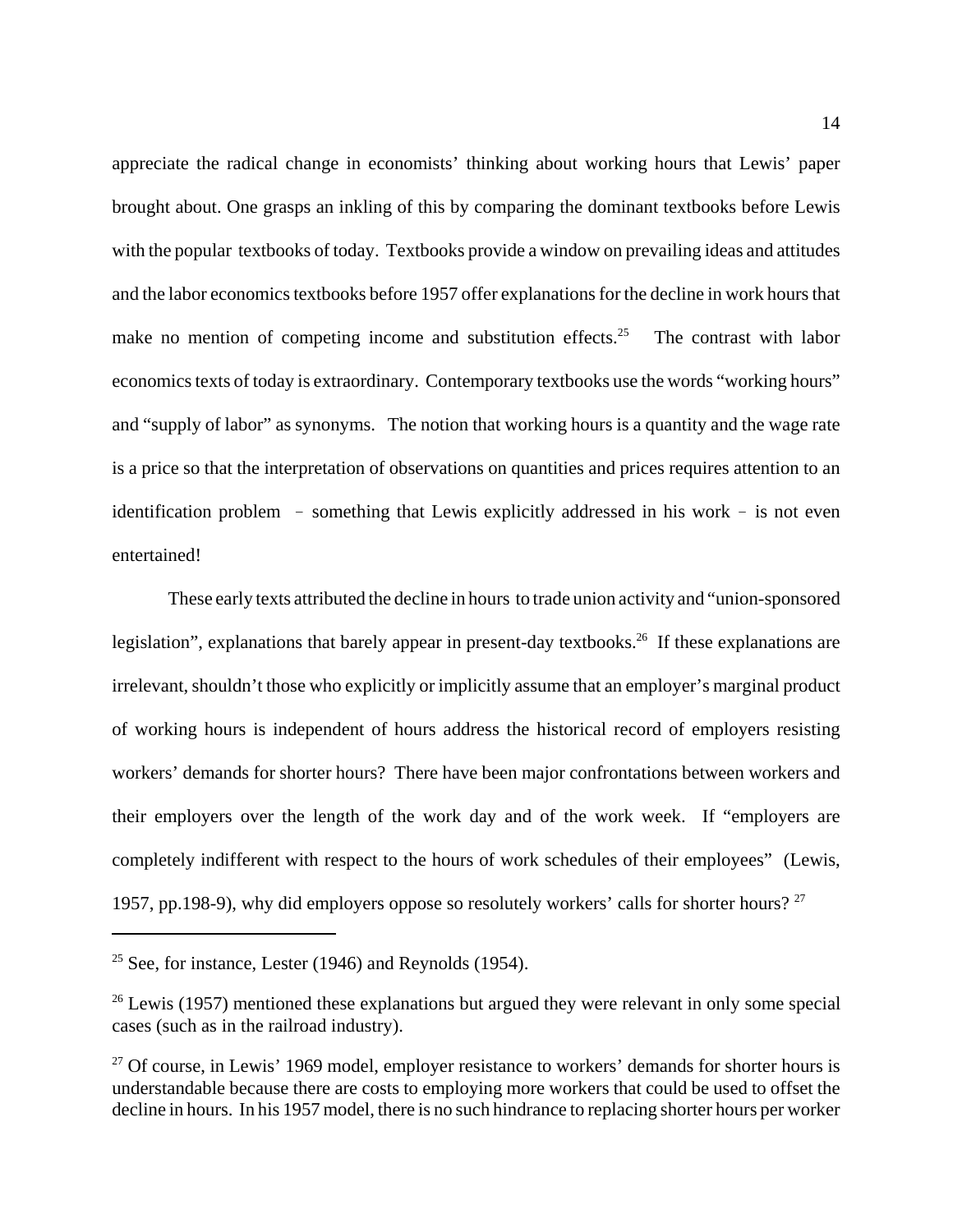In their discussion of working hours, the earlier generation of labor economists did consider how hours enter production with one writing "...reductions in the length of the working day generally increase the hourly output of workers and may, depending on the circumstances, cause no decline in total daily output" (Lester (1946, p. 356)). Some years later, this argument was adopted by Edward Denison (1962) in his well-known study of the contribution of different factors to U.S. economic growth. In his research on the effects of the reduction in hours of work, Denison alleged that, in 1929 when average weekly hours were 49, a reduction in hours would leave output unchanged whereas in 1957 when hours per week averaged 40, a ten percent reduction in hours would reduce output by only six percent. The results in Pencavel (2016) may be interpreted as support for Denison's estimates.

Another older text mentioned fatigue as a factor in the setting of working hours and drew the nonlinear production function that is reproduced in Figure 4 (Reynolds (1954), p. 254). In today's textbooks, in their treatment of hours of work, it is unusual<sup>28</sup> for fatigue and stress to receive even footnote attention notwithstanding contemporary evidence that it remains highly relevant for some workers where the incidence of injuries and illness is associated with long working hours (Dembe *et al.* (2005), Ricci *et al*. (2007)).

The older texts provided a historical perspective on reductions in working hours and suggested patterns that seem to be overlooked in modern texts. For instance, although the quality of earlier data on working hours permit only tentative inferences, it does appear as if, from the first half of the nineteenth century, reductions in the length of the working day and week came about

with more workers.

<sup>&</sup>lt;sup>28</sup> "Unusual" but not "never". See Cahuc, Carcillo, and Zylberberg  $(2014, p. 105)$ .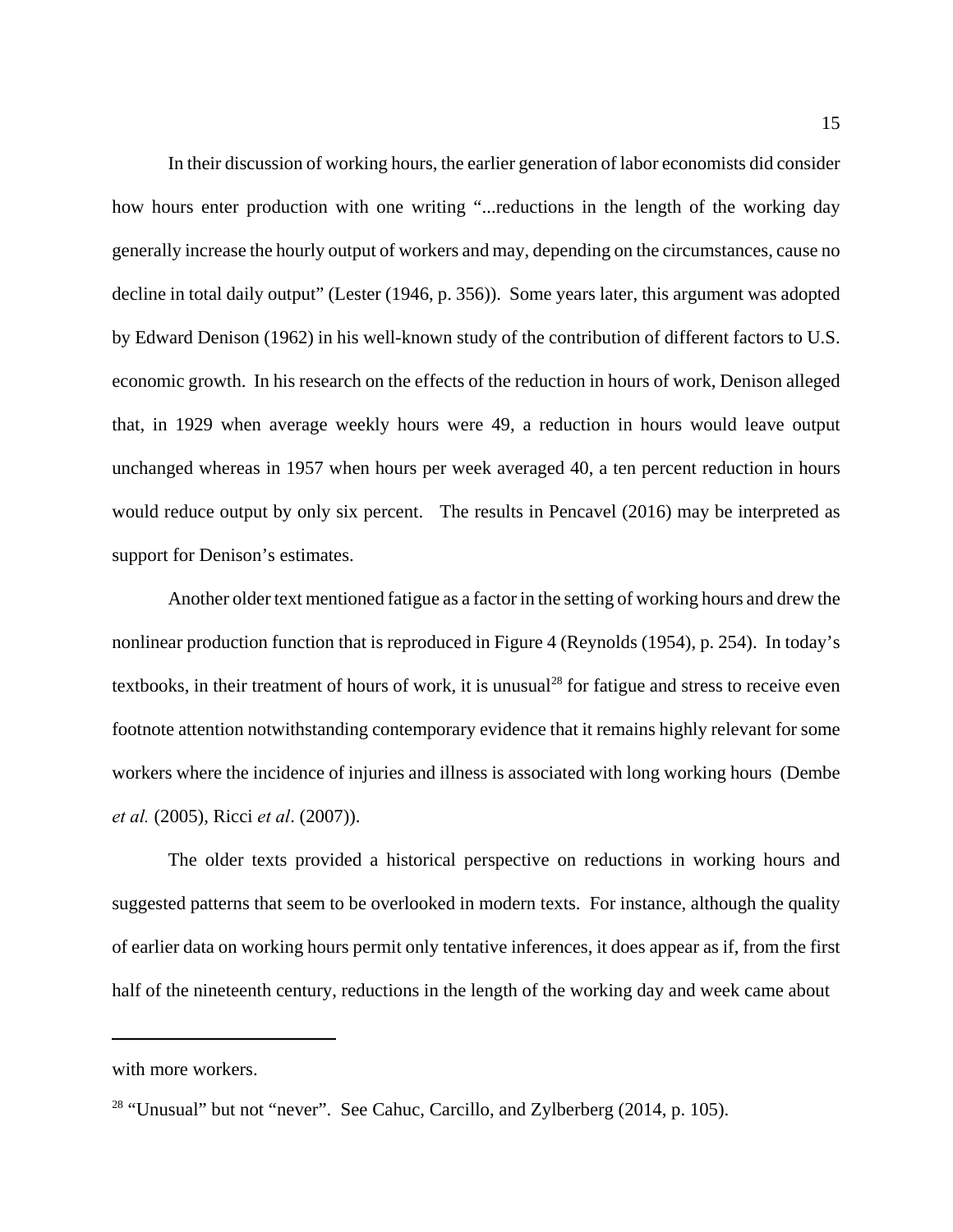discontinuously, being unchanged for a number of years before a discrete and marked decrease.<sup>29</sup>

Viewed from this perspective, the movements in average real wages and average weekly hours of work in U.S. manufacturing industry from the close of the Second World War to the late 1970s seem not to be at variance with this pattern: while real wages reveal a clear modest upward trend over these years, weekly hours of work are trendless. (See Figure 5.) Hours of work are cyclically sensitive but their value at the end of these thirty years is little different from that at the beginning of this period.<sup>30</sup> Is this combination of rising wages and constant(cycle removed) hours consistent with "very stable" preferences of workers?

#### VI. Self-Employment

The beginning of this paper presented an equation of the hours of market work from the perspective of an employee, equation (1), and a second hours of work equation from the perspective of the owner-manager, equation (2). This paper has been addressed to the issue (largely neglected to date) of distinguishing between these two equations in empirical research. As most workers in the market are employees, the attention to this class of workers would seem appropriate.

However, there is another class of workers who resemble both the employee and the employer: the self-employed. If a group of self-employed collaborate, the resulting arrangement is called a partnership or a worker co-op or a producer co-op. Either working individually or in collaboration with others, self-employed workers interact directly with the consumer without the

 $29$  I infer this from Bienefeld (1972) and Shiells (1985), among others.

 $30$  Weekly working hours averaged 40.4 over the five years from 1949 to 1953 and averaged 40.1 in the five years from 1975 to 1979. From 1979 to 2006, average real hourly compensation of production workers in manufacturing industry grew little while average weekly work hours changed little.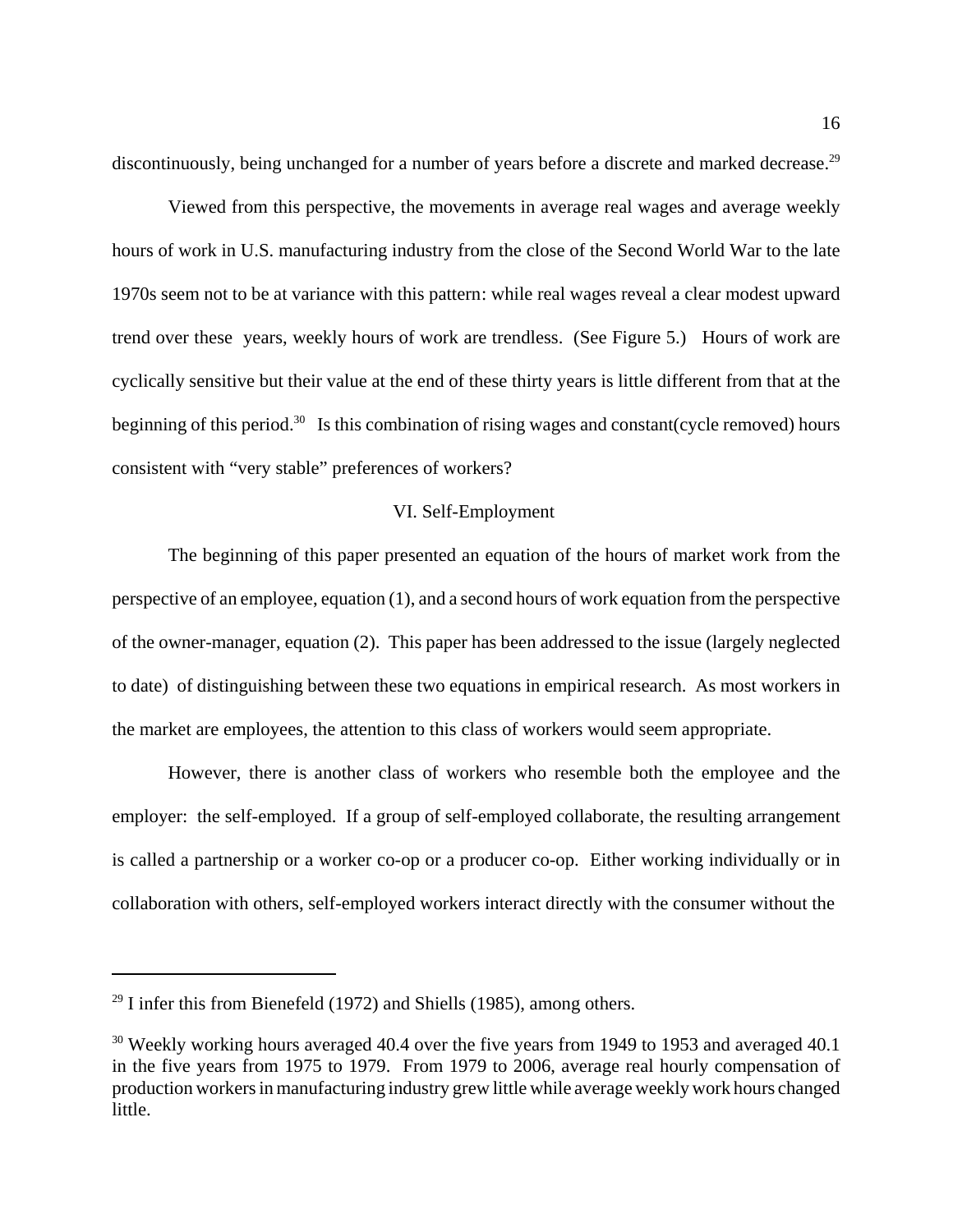presence of an intermediary, the employer.

One natural extension of the earlier reasoning might suggest that a self-employed worker selects his work hours  $(H)$  and the level of co-operating inputs  $(Z)$  to maximize his well-being  $U(Q, H)$  given his income-expenditure constraint:  $p.Q = q X(H, Z) + y - r.Z$  where *X* denotes the amount of commodity or services produced and sold to the consumer at a price of *q* per unit. The per unit price of the co-operating input is *r*. Any income from the ownership of assets is *y* . The worker's strictly concave production function is  $X(H, Z)$  and the unit price of consumption goods is *p* . Assume, as before, that the lower-case variables are parametric. The consequence of this constrained choice of *Z* and work hours (and, therefore of consumption goods, *Q* ) can be expressed in equations that, in the case of work hours, may be written:

$$
H = \varphi \left( p, q, r, y \right) \tag{3}
$$

This equation is a mixture of equations (1) and (2) which is to be expected now that the intermediary, the employer, has been renounced.

For an application to a group of self-employed workers, return to the study of plywood manufacturing in the Pacific Northwest from 1968 to 1986 where between one-third and one-half of the plywood produced came from mills that were owned and managed by the workers who worked in them. For over sixty years, these worker co-ops were the largest and most durable expression of such organizations in U.S. manufacturing industry. Using 55 mill-year observations on eleven of these co-ops in years between 1968 and 1986 in the state of Washington, an abridged least-squares equation fitted to the observations on hours per worker and prices yields the following estimates: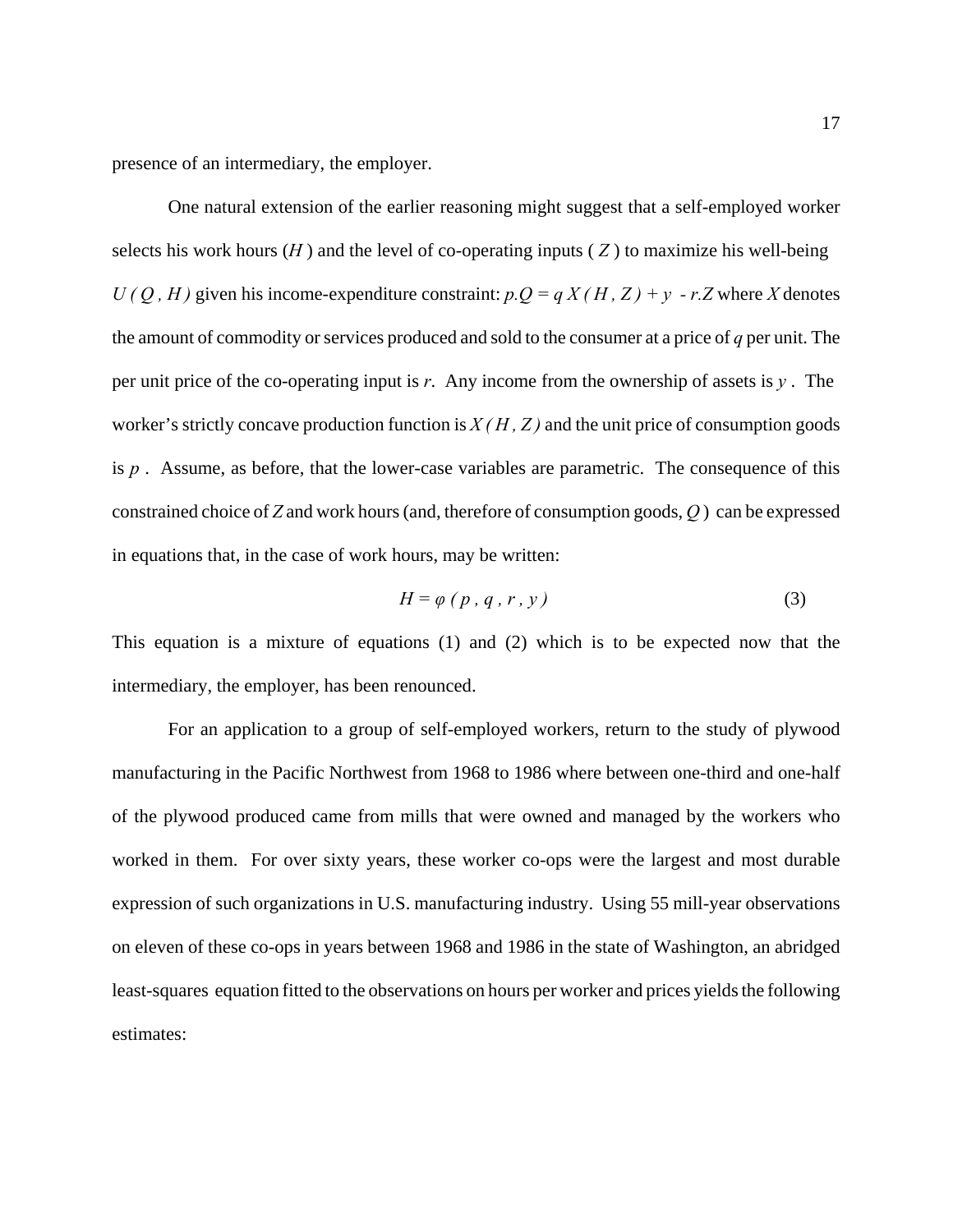$$
\ln H_{jt} = 0.639 + 0.215 \ln (q/p)_{jt} - 0.200 \ln (r/p)_{jt}
$$
  
(0.513) (0.074) (0.106)

where *j* denotes a given mill and *t* identifies the year and where heteroskedastic-robust standard errors are beneath their relevant coefficients. This is an abridged version of equation (3) because observations on  $y$ , the flow of income from the mill's reserves (or the nonlabor income of the individual workers), are lacking. Subject to this important omission, the estimated equation resembles a firm's output supply function: hours of work are positively associated with the price of output and negatively associated with the price of the cooperating input. The equation is also homogeneous of degree zero in *p , q,* and *r* .

There is no hourly wage rate in this specification; it is jointly determined with the choice of hours of work. However, a wage rate was paid to each of these workers and it was equal to  $(N.H)^{-1}[q X(H, Z) - r.Z - C]$  where *N* stands for the number of member-workers and *C* measures fixed costs such as the payment of interest on debt or the addition to reserves.<sup>31</sup> It seems to be the case that when the hourly wage is defined in this way, it is negatively associated with hours of work but the association is weak and, over the central tendency of hours, hours vary little with hourly wages.<sup>32</sup> With other self-employed workers, the association between hourly wages and work hours will depend on how hourly wages vary with the prices of output and of cooperating inputs and this association is likely to vary from one activity to another.

 $31$  *N* was ignored in the formulation of the model above because, in year-to-year decisions, the employment of member-workers in these worker co-ops changed little and changes in the labor input were effected principally through variations in hours per worker. All workers worked the same number of hours and each worker received the same hourly pay. See Craig and Pencavel (1992).

 $32$  See Pencavel (2015).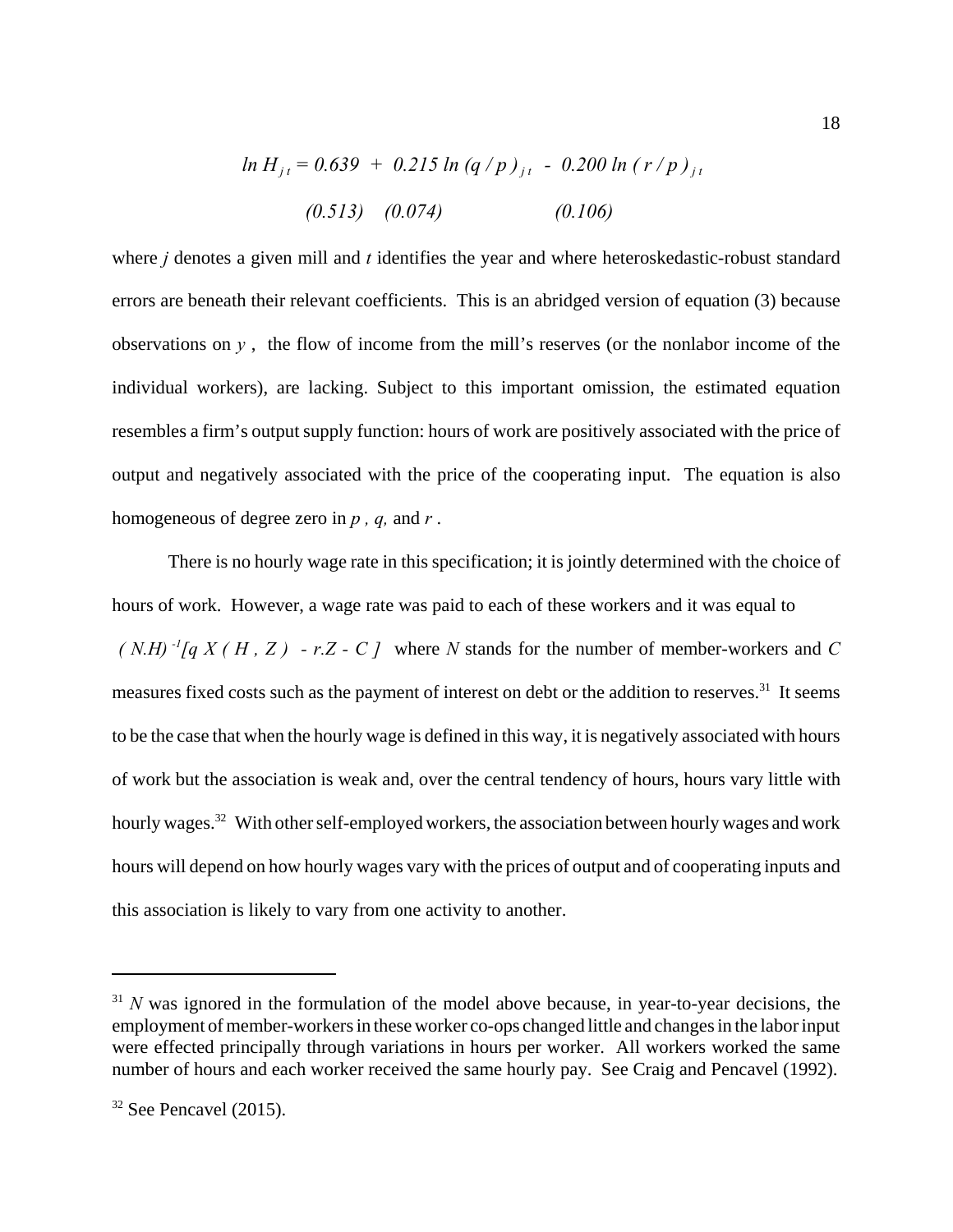#### VII. Two Classes of Research that Recognise the Demand for Hours

#### Hours and Business Cycles

A role for employers' preferences in the determination of hours of market work that seems to be widely acknowledged concerns business cycle movements in hours. A well-established pattern is that hours are pro-cyclical and, moreover, that movements in hours precede turning points in business activity (production, sales, and new orders).<sup>33</sup> A cut in the working hours of employees tends to be among employers' first reactions to the over-accumulation of inventories and to the weakening of new orders. Because the reductions in hours in a contraction tend to affect lower wage unskilled workers more than the higher wage skilled workers, the observed hours-wage pattern in a cross-section may well differ according to the stage of the cycle to which the cross-section relates and to the skills of the workers.

This may also affect micro-economic research exploiting panel data such as is common in applications of life cycle models. Indeed, in one specification of Frisch's substitution elasticity, MaCurdy (1981) adds calendar year dummy variables (ostensibly to account for variations in the rate of interest but which may be interpreted as absorbing the effects of the business cycle). The consequence of this for his first differenced hours of work equation is to render the point estimate on wage changes to be smaller than its estimated standard error. In this instance, the hypothesis that there is no intertemporal substitution of hours as individuals age cannot be rejected by conventional criteria.34

 $33$  This finding goes back at least to Bry (1959).

 $34$  The life cycle results of Browning, Deaton, and Irish (1985) are also sensitive to the presence or absence of calendar year dummy variables.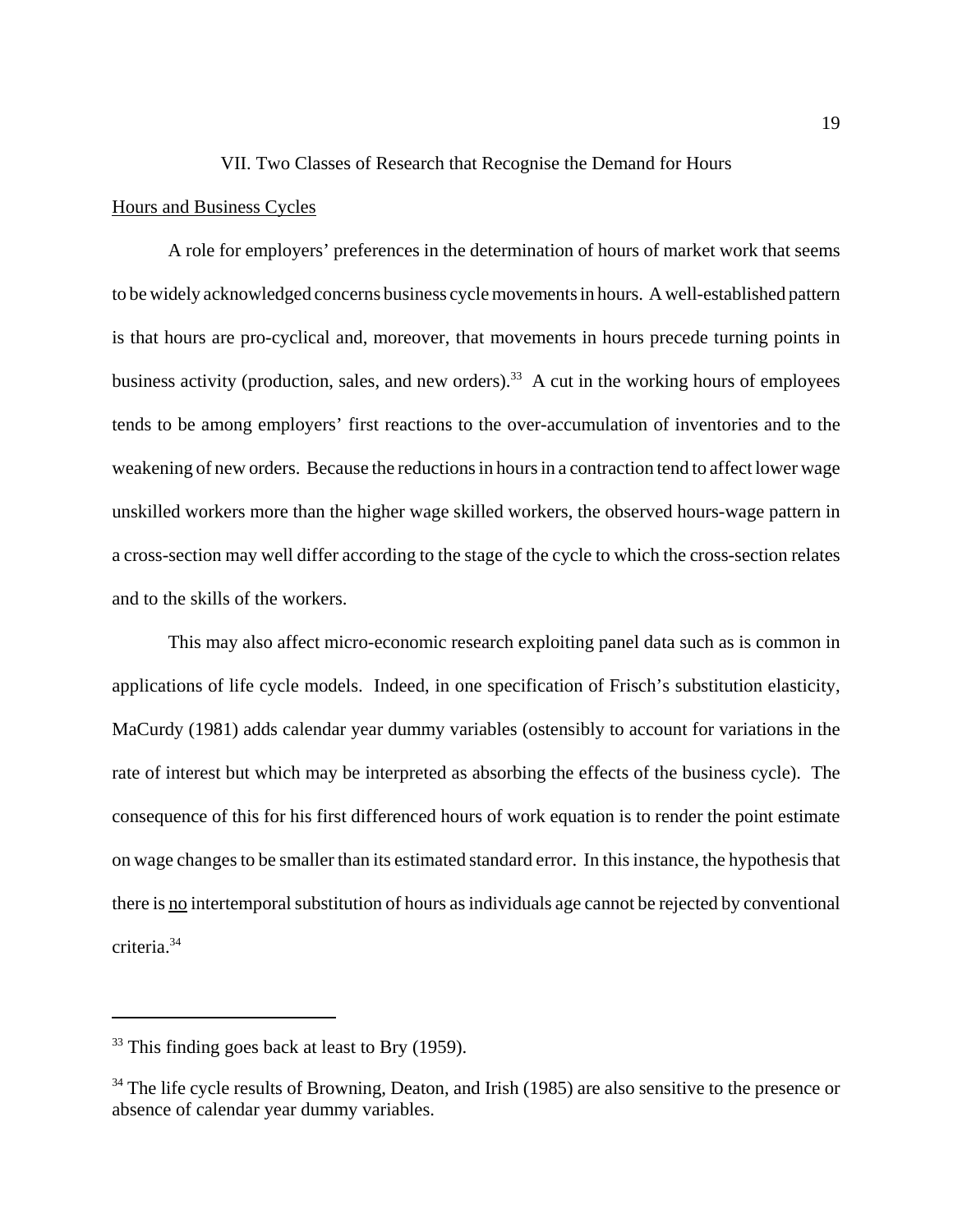#### Minimum Wage Effects on Hours

The literature on the association between hourly earnings and hours of work includes the effect of changes or differences in statutory minimum wages on the hours worked of affected employees. This class of research usually frames the issue without reference to labor demand or to labor supply. There are some instances in which it is assumed the impact of a higher minimum wage must reflect the reaction of an employer, but this assumption is often not used to place a restriction on the set of other variables in the hours of work equation. A variety of different regressors - the logic for which is not always clear - are included when measuring the association between working hours and hourly (minimum) wages. As a consequence of this variety perhaps, there is an assortment of findings on the effects on hours of minimum wages ranging from negative effects to no discernible effects.<sup>35</sup> Would this range be narrowed if a behavioral model were drawn upon to discipline the choice of regressors?

#### VIII. Employers' Constraints on Employees' Hours Choices

Recognizing a role for the influence of employers' preferences on working hours not only may help to reconcile existing divergent results, but the literature on "rationing" in hours can be provided with a conventional theoretical underpinning. That is, some researchers have expressed discomfort with the assumption that the association between working hours and wage rates reflects the preferences of workers and of workers only. These scholars have speculated that some employees' work preferences are constrained by employers such that employees work more or fewer

<sup>&</sup>lt;sup>35</sup> Negative effects are reported in Couch and Wittenburg (2001), Neumark, Schweitzer, and Wascher (2004), and Stewart and Swaffield (2008) and no "significant" effects in Connolly and Gregory (2002) and Zavodny (2000).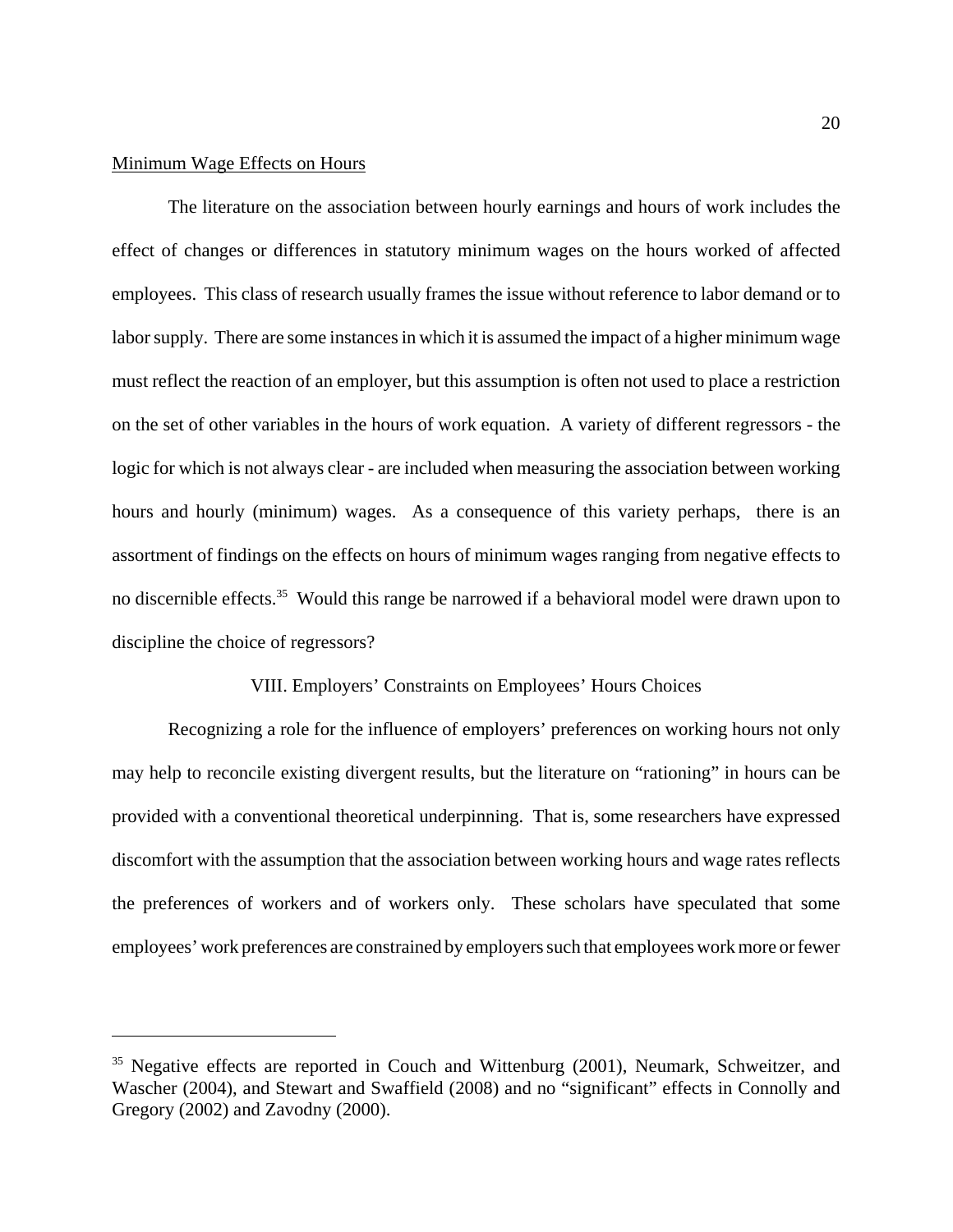hours than they prefer at their observed wage rates.<sup>36</sup> Indeed, when asked whether they would choose different hours (at the same hourly wage rate) from those they are currently working, many respond they would choose more or fewer hours (Stewart and Swaffield (1997) and Golden and Gebreselassie (2007)).

Notwithstanding the plausibility of these employer mandates, testing for these constraints has been frustrated by the difficulty of specifying where these hours constraints come from and, consequently, from the fact that differences and variations in the extent of rationing are unobserved. A natural postulate is that variations in employers' mandates come from variations in their product prices (or marginal revenues), in the prices of their non-labor inputs, and in their input-output technology.

Expressed differently, employers' effects on hours of work are not capricious or inexplicable but are systematic and related to their production and price environments. In this way, the literature on employer restrictions on work hours does not need to abandon the conventional labor supply model as a characterisation of the hours preferences of workers. It is the application of the labor supply model that is wanting. The conventional model of labor supply needs to be married to conventional models of employers' preferences to derive a meaningful explanation of the variations in hours of work and wages before it is possible to assess the empirical performance of the neoclassical approach to hours of work

#### IX. What Is Typically Estimated - The Hybrid Equation?

The argument above has tended to present the issue as one in which the hours-wage

<sup>&</sup>lt;sup>36</sup> Among many papers on this, see Altonji and Paxson (1988), Bell (1998), Blundell and Walker (1982), Card (1990), Dickens and Lundberg (1993), Kahn and Lang (1991), Moffitt (1982), Rebitzer and Taylor (1995), and Stewart and Swaffield (1997)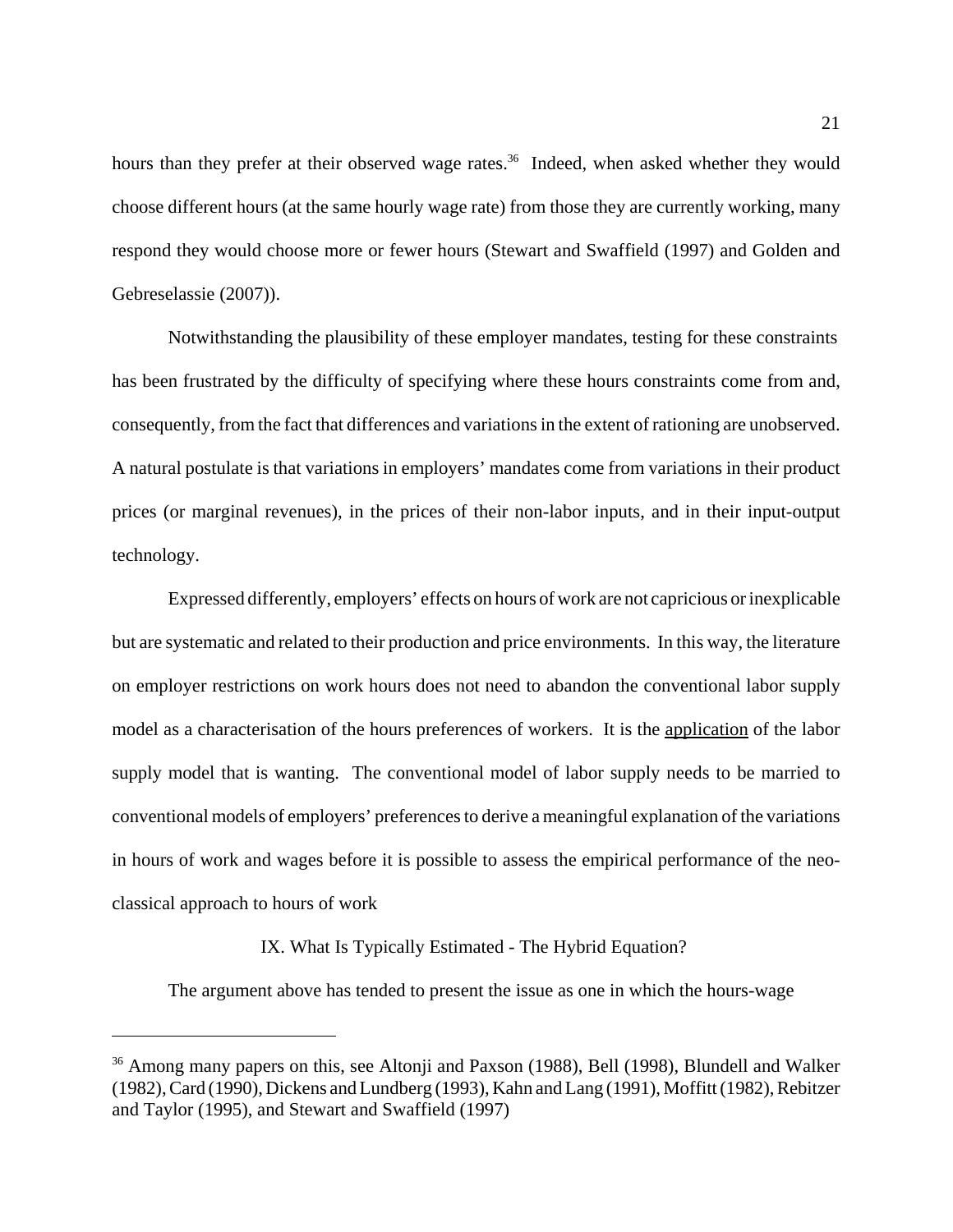observations correspond either to a demand for hours function or to a supply of hours function. In circumstances in which the work setting might provide a strong *a priori* case for one or the other, such an unambiguous determination might be appropriate. Typically, however, researchers report little about the work environment of employees and they put together samples of large numbers of workers in many different workplaces and, subject to certain demographic characteristics such as gender, age, and marital status, a single equation is fitted to a disparate set of observations. In many cases, I suspect, the fitted equation is neither a supply of hours equation that embodies the workincome preferences of workers nor a demand for hours equation that connotes the constrained objectives of employers, but some mixture of the two.

A simple expression of this hybrid equation assumes conveniently log-linear hours-wage relationships. Suppose, as is typical, a large number of workers are observed and the demand for hours equation of these workers takes the form of

$$
\log H_i = \alpha_0 + \alpha_1 \log w_i + \alpha_2 X_i^D + \varepsilon_i^D
$$

where  $\alpha_I < 0$ .  $X_I^D$  represents predetermined variables such as the prices of output and inputs and firm or industry specific effects that shift the demand for hours function. The effects of the production technology on hours worked are also embedded in  $X_i^D$ . Analogously let the supply of hours equation for these workers be

$$
\log H_i = \beta_0 + \beta_1 \log w_i + \beta_2 X_i^S + \varepsilon_i^S
$$

where  $\beta<sub>1</sub>$  may be positive or negative.  $X<sub>i</sub><sup>S</sup>$  are predetermined variables such as nonlabor income that shift the supply of hours function in addition to variables believed to be associated with differences across workers in preferences. Omitted stochastic elements are represented by  $\varepsilon_i^D$  and  $\varepsilon_i^S$ .

Suppose  $\lambda$  is the fraction of these workers whose hours conform to the demand function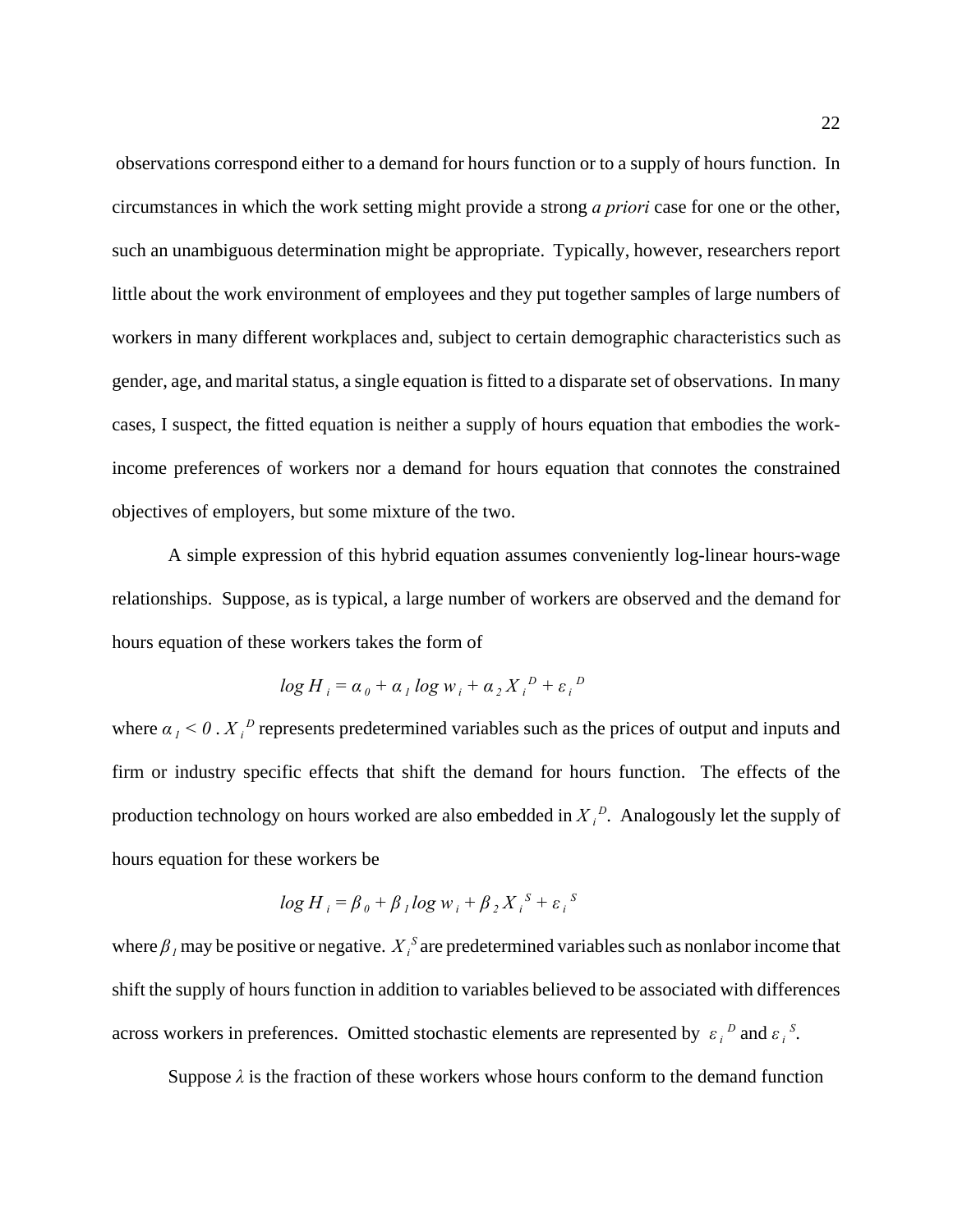leaving the remaining fraction  $1 - \lambda$  of workers who work the hours that satisfy their constrained preferences. Multiplying the demand for hours equation by  $\lambda$ , multiplying the supply of hours equation by  $1 - \lambda$ , and adding the resulting two equations yields

(4) 
$$
\log H_{i} = \gamma_{0} + \delta \log w_{i} + \gamma_{1} X_{i}^{D} + \gamma_{2} X_{i}^{S} + u_{i}
$$

where  $\delta = \lambda \alpha_1 + (I - \lambda) \beta_1$  and  $u_i$  incorporates both  $\varepsilon_i^D$  and  $\varepsilon_i^S$ .  $\delta$  may be positive or negative. If it is interpreted as the elasticity of hours with respect to wages in a supply of hours of work function, then  $\delta$  underestimates the key parameter of employees' preferences,  $\beta$ <sub>*i*</sub>, unless  $\lambda$  is zero. Unfortunately, the value of  $\lambda$  is unknown though it would be audacious to maintain it is zero.

If scholars are fitting equation (4), then differences and variations in  $\delta$  may be related not to differences in the work-earnings preferences of employees (that is,  $\beta_l$ ) as many researchers assume but to differences and variations in  $\lambda$ . To pursue this possibility, perhaps the most consistent result in this literature is that  $\delta$  is positive for women and that  $\delta$  is less, perhaps negative, for men. This could mean that  $\beta$ <sub>*l*</sub> differs between women and men or it could mean that preferences are the same but  $\lambda$  is smaller for women than for men. It is difficult to know if this is the case without some knowledge or guesses about the magnitudes of *λ* for men and women.

Perhaps workplaces where workers are highly interdependent and complementary for one another and where starting and ending times for work are the same for all employees might signal a situation in which employers unilaterally specify the hours that their employees work. In such workplaces, employees work with high levels of physical capital and the costs of using the machinery are greater when employees are not working together at the same time. An assembly line in a manufacturing plant may come close to the prototype of this workplace.

There remain noticeable differences between men and women in the industries and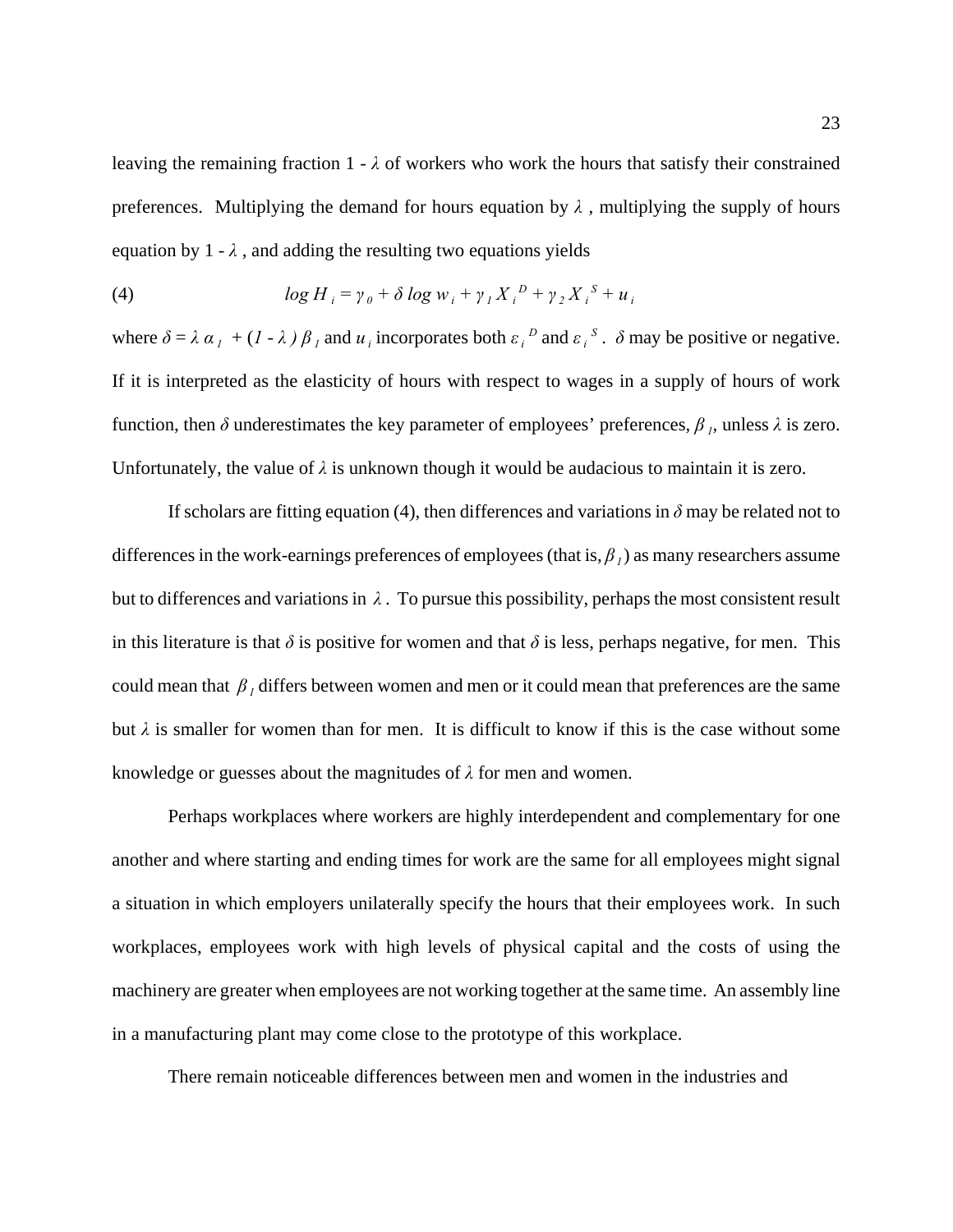occupations in which they work and possibly these are, in turn, related to *λ*. For instance, about 17 percent of all employed men work in "production, transportation, and material moving occupations"; only 5% of employed women work in these occupations. About 14% of all employed men work in manufacturing industry compared with 6% of all women. A sector in which women employees outnumber men is work in non-profit organizations, workplaces that, I conjecture, are more amenable to accommodating individuals' hours of work preferences. These are guesses of workplaces where the estimate of *δ* in equation (4) may reflect the value of *λ* rather than that of  $\beta$ <sub>*I*</sub>. In short, the positive values of  $\delta$  often estimated for women workers imply that women work in activities in which their work preferences are accommodated by their employers.

Several scholars have reported that, for women, the hours-wage partial correlation has weakened in recent decades.<sup>37</sup> Does this mean that the work-income preferences of women are altering or that the value of  $\lambda$  is changing such that an increasing fraction of women are working in jobs where employers' preferences over hours dominate?

One research study that recognises the relevance of employers' preferences for hours is Blundell, Brewer, and Francesconi (2008) who examine the working hours responses of unmarried women to shocks in the monetary returns to their market work. In this case, over a two year period, about one-fifth of the women altered their working hours by changing their employer whereas "there is little evidence of systematic labor supply-induced movements within jobs" (p.450); that is, following shocks to their budget constraints, 80 percent of these women did not switch employers and their working hours did not change. If their work preferences were satisfied before the changes in their budget constraints, are they now working at an undesirable number of hours? Or are the

 $37$  See, for instance, Blau and Kahn (2007), Heim (2007) and Bishop, Heim, and Mihaly (2009).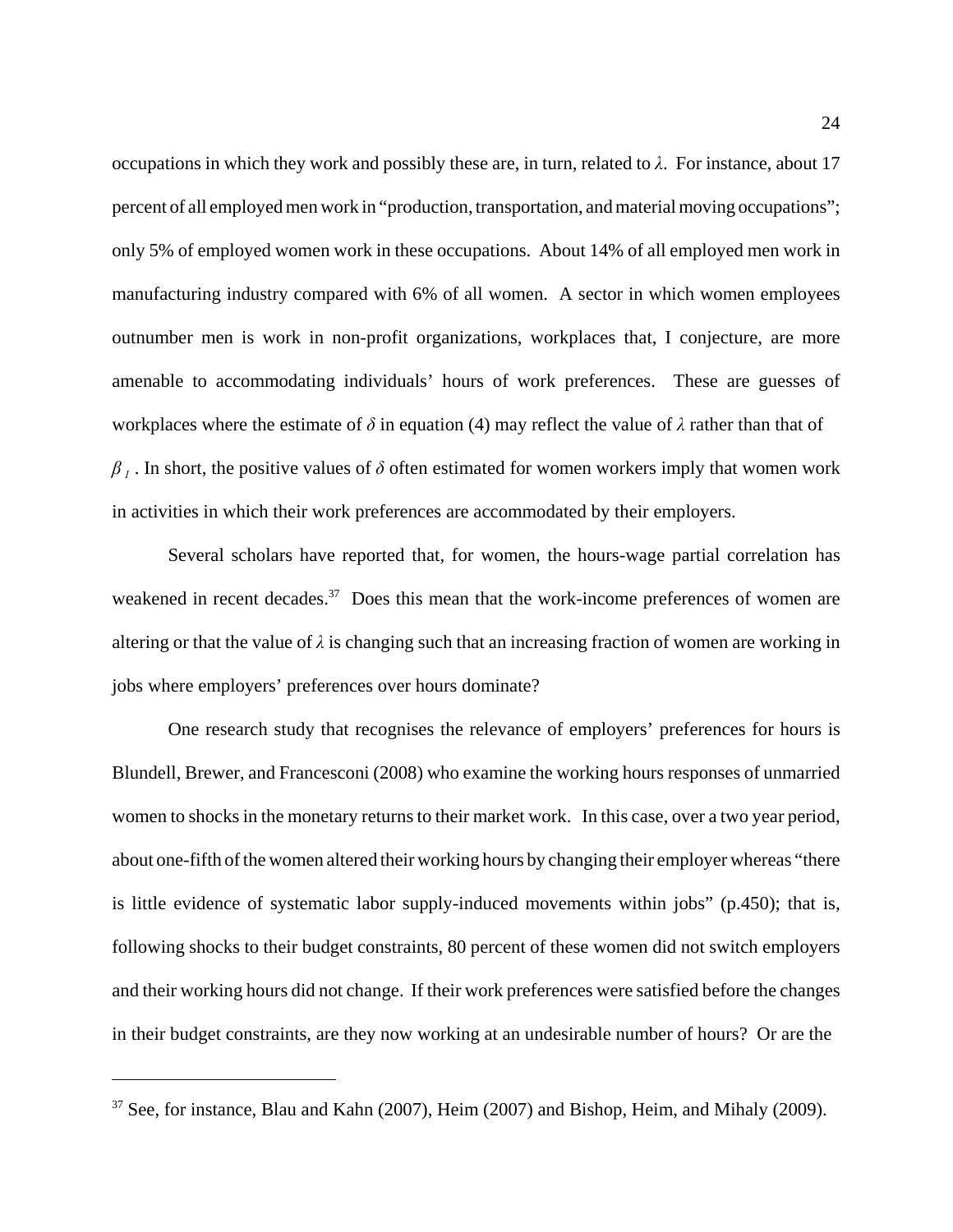labor supply functions of 80 percent of these women totally inelastic with respect to their net returns to market work?

#### X. Conclusion

In this selective review of research since the 1970s on what has become known as "labor supply", I opened with Gregg Lewis' explanation for the decline in working hours since the end of the nineteenth century to 1930. I did not do so because I disagree with his explanation. The notion that, in the nineteenth and early twentieth centuries, American workers took some of their real wage increases in the form not of higher consumption but in the form of shorter hours of work is appealing provided the various ways in which the expression of this choice are recognised. That is, I do not view the demands by trade unions for lower working hours and the statutory restrictions on hours as alternative explanations but as highly complementary explanations. Union pressure and legislative mandates were manifestations of workers' preferences.

By contrast, Lewis did express his argument in a form in which union activity and statutory restrictions on hours were alternative explanations. One might see his presentation as preferable on the grounds that trade union activity and government legislation are unnecessary components of an explanation. Or one may view union activity and legislation as providing a richer explanation by providing the mechanism by which workers' preferences were put into action.<sup>38</sup>

The reason that Lewis' argument has occupied an important role in this review is because his simple model has provided the intellectual justification for a vast amount of research on the issue

<sup>&</sup>lt;sup>38</sup> Marion Cahill's (1932) account of reductions in working hours since the Civil War identifies three mechanisms by which hours were cut: legislative action, trade union action, and voluntary action by employers. Although she recognizes difficulties in categorizing some hours reductions, she determines that "the reduction in hours by pioneer employers has been less common than that brought about by legislative or trade-union action" (p. 27).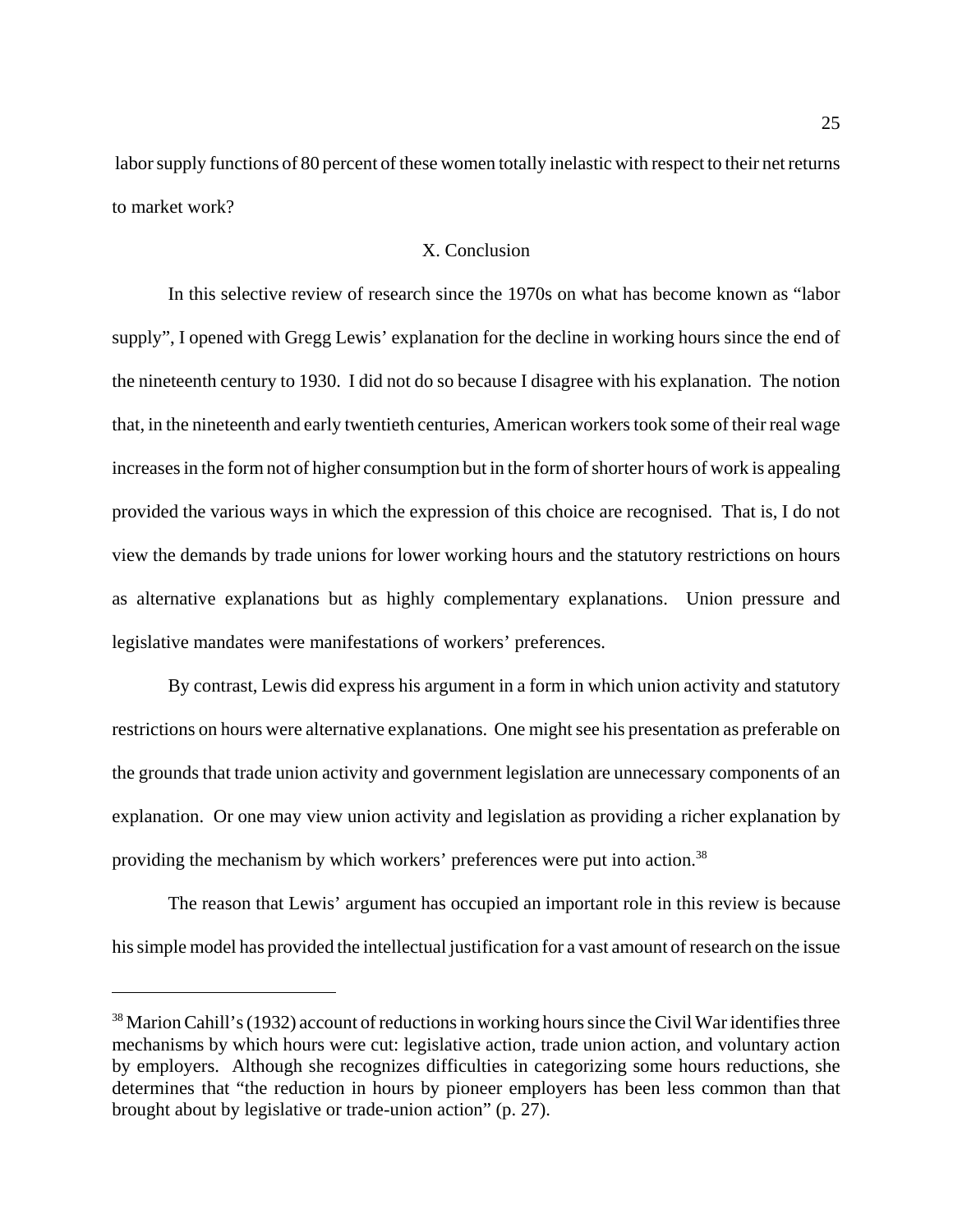of the relation between hours of work, hourly earnings, and other variables - even though, in later work, Lewis himself put forward a very different characterisation of the labor market. However, the appeal of Lewis' earlier, simple, model has proved irresistible to a whole generation of researchers who have forgotten the need to address the fundamental identification problem that Lewis recognised.

This paper has been concerned with whether the association between hours of work and wages reflects the preferences of workers or the preferences of employers or some mixture of the two. This is not a new issue. For instance, it was raised explicitly by Martin Feldstein (1968) and by Sherwin Rosen (1969) almost fifty years ago. Abbott and Ashenfelter (1976) may have been the last study of hours of work that referred to the issue.

Feldstein reasoned (1968) that, if observations on hours and wages were restricted to a single labor market in which differences among workers' supply curves were small compared with the differences in employers' demand curves, the supply function would be identified. He proceeded to use observations on workers in a single occupation in a single industry in a single region. He admitted that his subsequent estimates allowed for the interpretation that "the identification problem persists" (p. 78).

Using observations on industries, Rosen (1969) specified demand and supply equations for hours per worker using familiar omitted variable restrictions to distinguish the two equations. For example, the fraction of workers covered by collective bargaining agreements is assumed to affect the demand for hours and not the supply whereas workers' nonwage income appears in the supply equation but not the demand. Both the demand for hours and the supply of hours were negatively related to the hourly wage although demand was more wage-responsive than supply. Once again,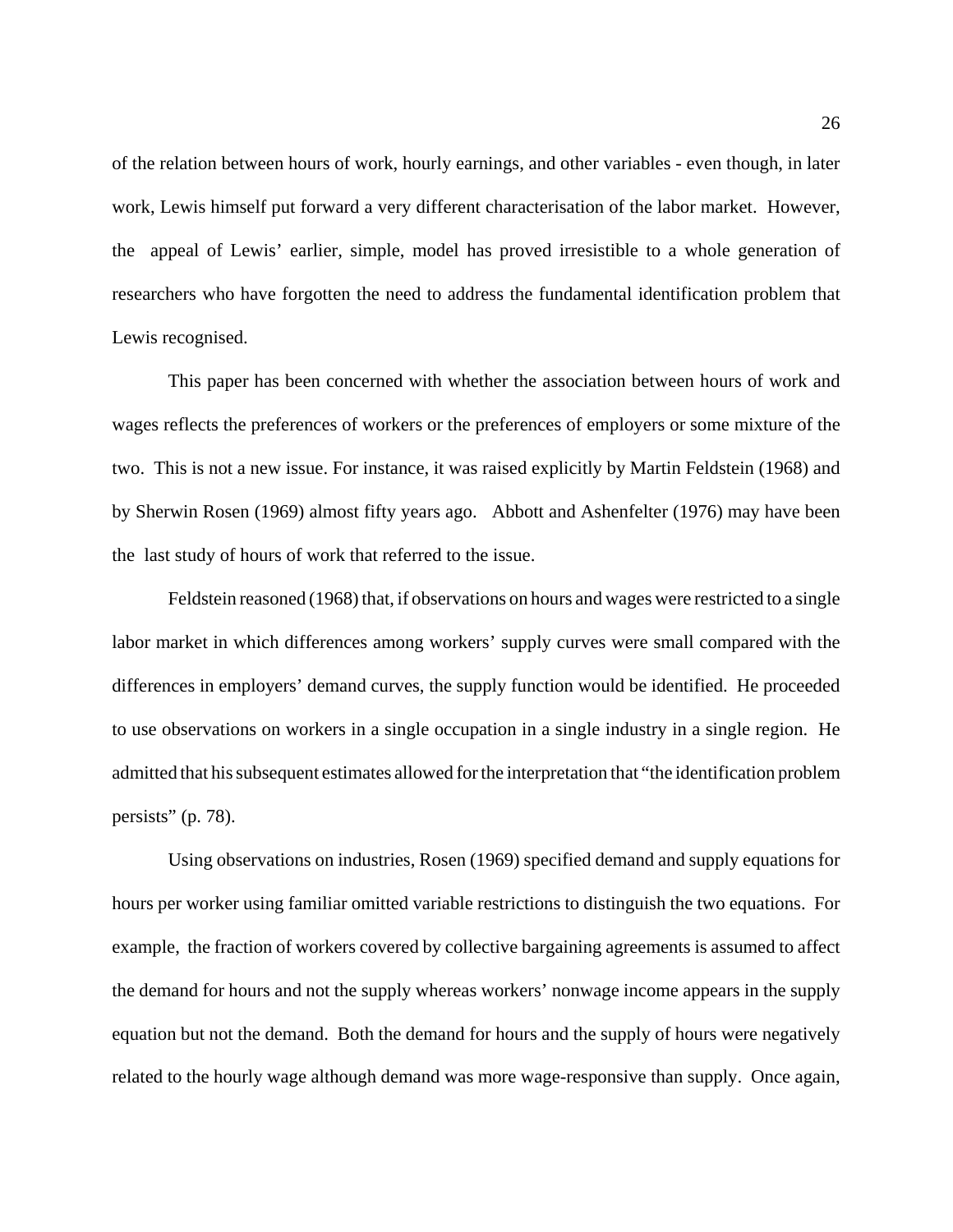variations in nonwage income were uncorrelated with hours per worker. "Demand seems to fit the data better than supply" wrote Rosen (1969, p.269).

If the issue of distinguishing between the supply of work hours and the demand for work hours was worthy of attention in the late 1960s and 1970s, why did it disappear over the next forty years? The character of the research became one of measuring the parameters of a presumed relationship, not of testing hypotheses that the relationship described one structural equation and not the other. Was this a safer line of inquiry than one that questioned the interpretation of the estimated relationship?

I am not suggesting that the vast quantity of research on hours and wages that is presumed to map the preferences of workers is worthless; much of it is both plausible and appealing as a description of the supply of labor. I am proposing that research on hours of work would be enriched if some effort were directed to confirming that the fitted equations describe one set of preferences or the other. If a regression of hours of work on wages and nonwage income yields a positive or zero coefficient on nonwage income, the researcher needs to question the interpretation of the relationship as a labor supply equation. If, moreover, the hours of work of individuals appear to be associated with the prices of inputs and output at their workplaces, the case strengthens for this hours-wage relationship as a demand for labor equation. It would be an advance if a fitted hourswage relation were not presented as a labor supply function as a matter of faith but if its interpretation as a mapping of employees' working hours preferences were corroborated with some empirical tests.

Once the presumption that the hours-wage relation represents the preferences of workers only is discarded, the question of the relevant control variables in the hours equation can be reconsidered. The usual procedure has been to draw upon large data sets on individual workers such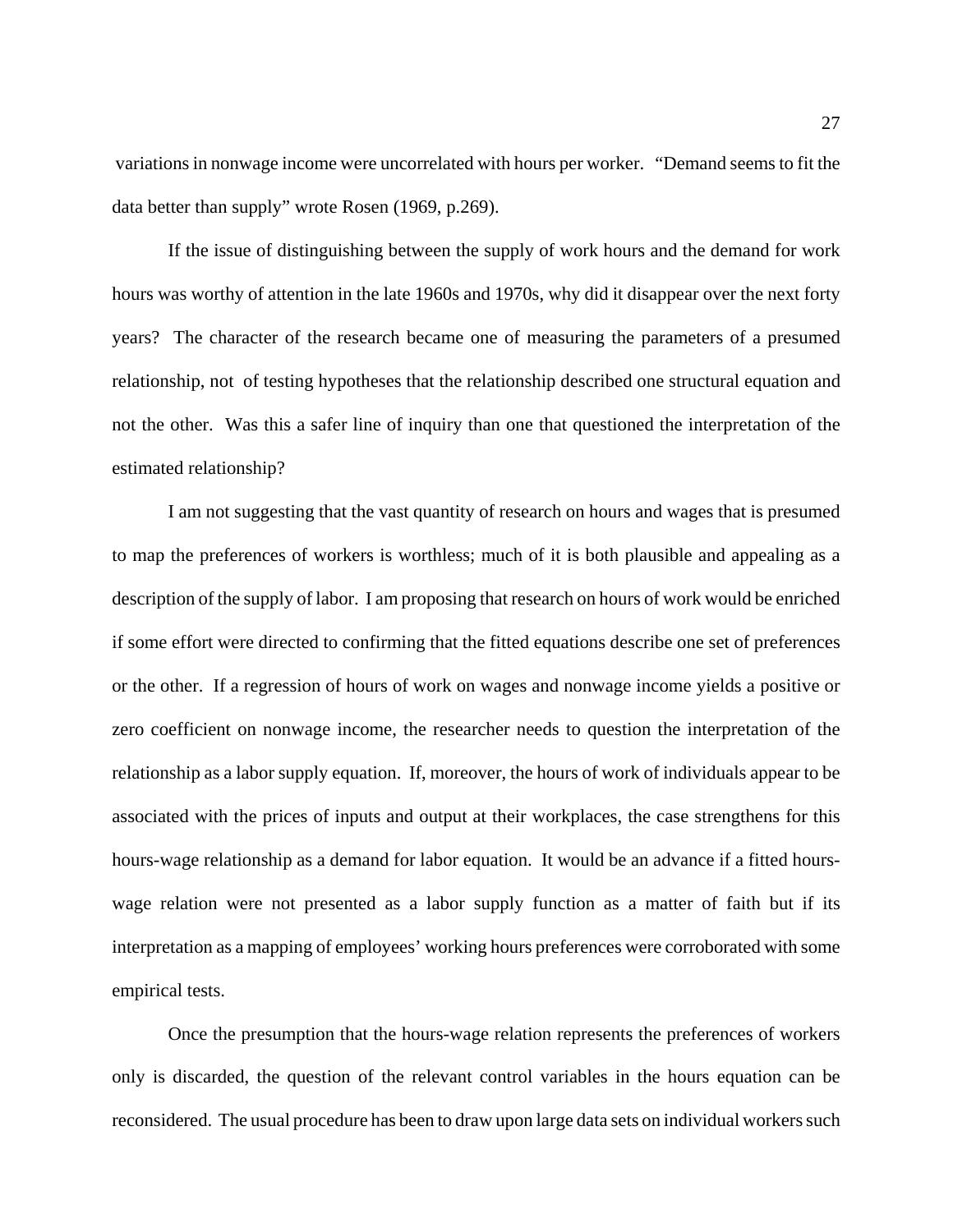as the Current Population Survey or the Census of Population and to permit gender, age, and marital status differences in the hours-wage relation, but little more. But for their age, gender, marital status, and wage rates, are the work preferences of agricultural workers in California really the same as those of university teachers in Massachusetts? Rarely are such assumptions tested.

When a role for the demand for hours is accepted, the practice of ignoring types of workplaces and work environments becomes less tenable. Behind the demand for hours lies the production technology and the objectives of the employer so that knowledge of the institutional setting becomes relevant to a description of differences in hours across workers. Some of the most effective and plausible research on working hours has been undertaken on workers where the nature of the work, the character of the workplace, and the types of workers are carefully spelled out and where a persuasive case can be made for the homogeneity of the agents' preferences.<sup>39</sup>

Moreover, refocusing on working hours from the perspective of the employer may offer other insights. For instance, it has become customary to allow for fixed costs of employment (as contained in equation (2) above): these labor costs vary with the number of workers but do not vary with their hours.<sup>40</sup> There are also labor costs that vary with hours but do not vary with employment. These include not only premium hourly earnings for overtime hours but also the ancillary costs of heating, ventilating, and lighting buildings for longer, operating machines for longer, and paying supervisory workers higher earnings for their longer work hours. Further, the cost of accidents, injuries, and errors tends to rise with hours, a link recognised in earlier texts.

There is much more to be done on hours of work. Economists should cease calling hours-

<sup>&</sup>lt;sup>39</sup> See, for instance, the research of Ashenfelter, Doran, and Schaller (2010) and Farber (2005) on New York City cab drivers

<sup>&</sup>lt;sup>40</sup> These costs are often expressed as linear in the number of employees although one may conjecture there are economies of scale in these hiring, training, and separation costs.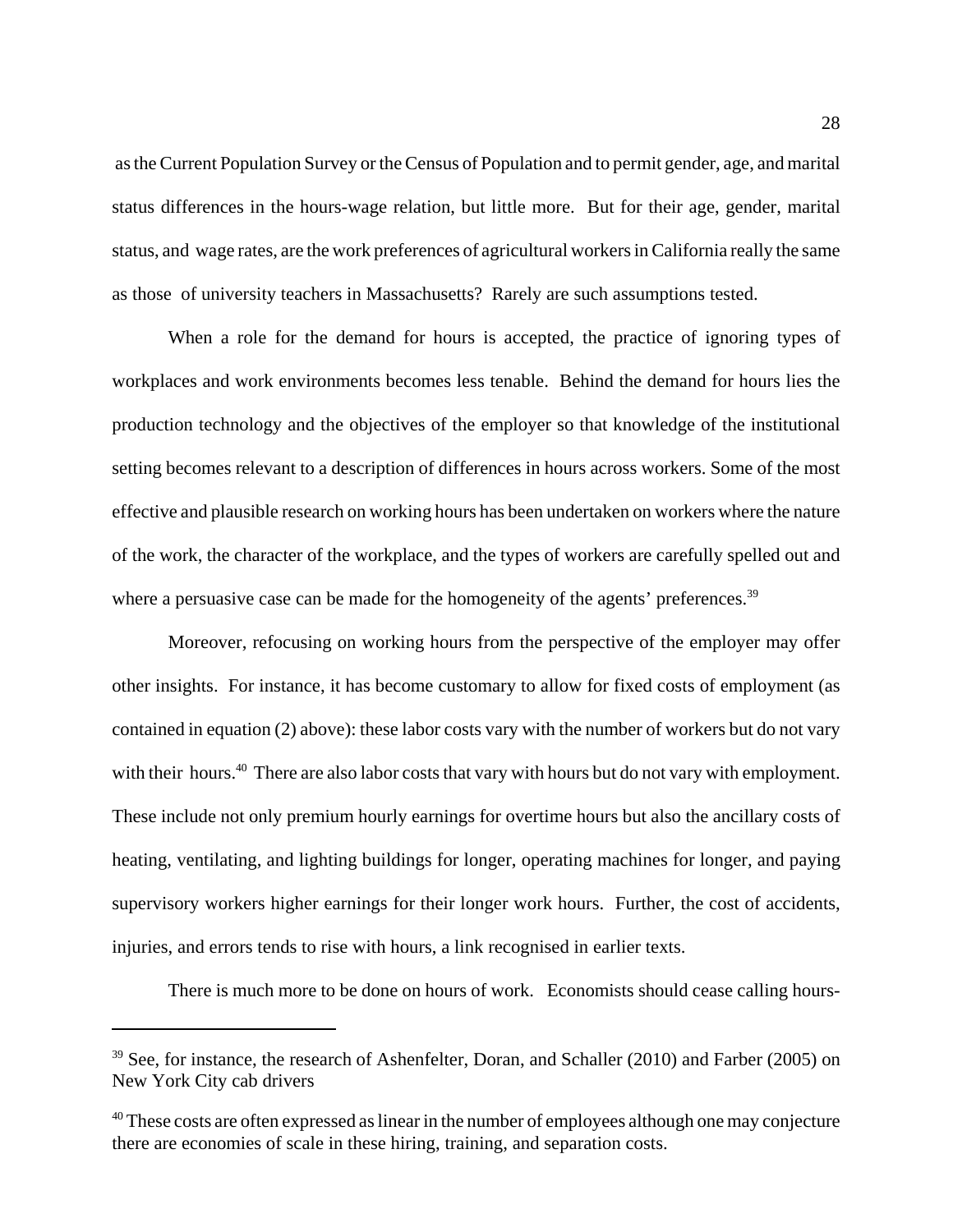wage regressions "labor supply" research. Do not imitate the economist surveying research in 1986 on the hours, work, and wages of men who titled his paper "Labor Supply of Men". Unless the identification problem is addressed, let the title be "Hours of Work and Wages of Men"or "Market Work Behavior of Men and Their Wages"!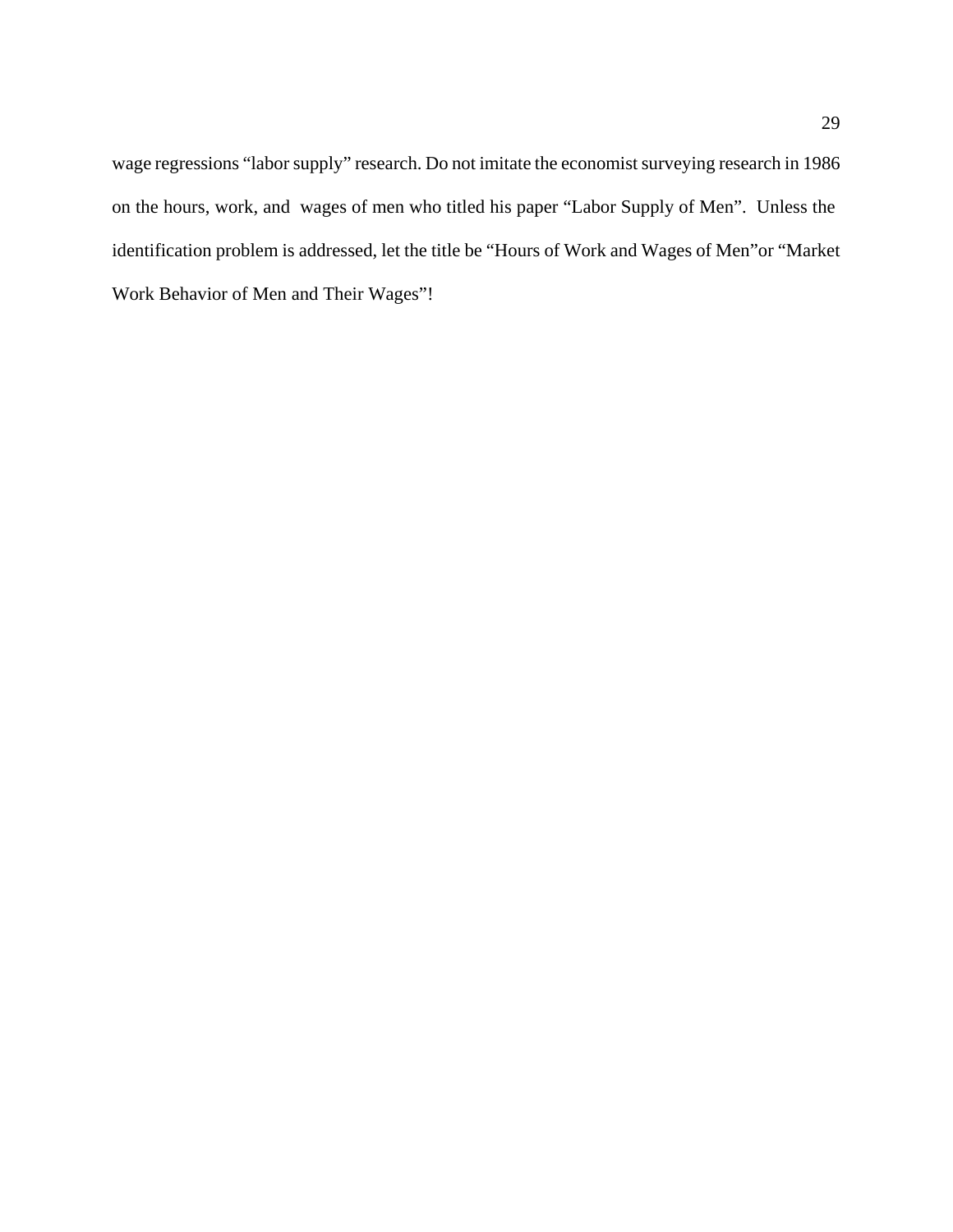#### **REFERENCES**

Abbott, Michael, and Orley Ashenfelter (1976) "Labour supply, commodity demand, and the allocation of time", Review of Economic Studies 43(3), 389-411

Altonji, Joseph G. and Christina H. Paxson (1988), "Labor supply preferences, hours constraints, and hours-wage trade-offs" Journal of Labor Economics 6 254-76

Ashenfelter, Orley, Kirk Doran, and Bruce Schaller (2010) "A Shred of credible evidence on the long-run elasticity of labour supply", Economica 77 (308) , 637-50

Bargain, Olivier, Kristian Orsini, and Andreas Peichl (2014) "Comparing labor supply elasticities in Europe and the United States", Journal of Human Resources 49(3), 723-838

Becker, Gary S. (1964) Human Capital, Columbia University Press, New York

Bell, Linda A. (1998) "Differences in work hours and hours preferences by race in the U.S." Review of Social Economy 56(4) 481-500

Biddle, Jeff E. (1996) "H. Gregg Lewis" in Warren J. Samuels, ed. American Economists of the Late Twentieth Century Edward Elgar, Cheltenham, U.K. 174-93

Bienefeld, M.A. (1972) Working hours in British industry: An economic history L.S.E. research monographs, Weidenfeld and Nicolson, London

Bishop, Kelly, Bradley Heim, and Kata Mihaly (2009), "Single Women's Labor Supply Elasticities: Trends and Policy Implications" Industrial and Labor Relations Review 63(1), 146-68

Blau, Francine D., and Lawrence M. Kahn (2007), "Changes in the Labor Supply Behavior of Married Women: 1980-2000" Journal of Labor Economics 25(3) 393-438

Blundell, Richard, and Ian Walker (1982), "Modelling the joint determination of household labour supplies and commodity demands" Economic Journal 92(366), 351-64

Blundell, Richard, and Thomas MaCurdy (1999) "Labor supply: a review of alternative approaches" in Orley Ashenfelter and David Card, eds., Handbook of Labor Economics Volume 3A, North-Holland Elsevier, Amsterdam, 1559-1695

Blundell, Richard, Mike Brewer, and Marco Francesconi (2008) "Job changes and hours changes: understanding the path of labor supply adjustment", Journal of Labor Economics, 26(3), 421-53

Brown, Jeffrey R., Courtney C. Coile, and Scott J. Weisbenner (2010) "The effect of inheritance receipt on retirement", Review of Economics and Statistics, 92(2), 425-34

Browning, Martin, Angus Deaton, and Margaret Irish (1985), "A profitable approach to labor supply and commodity demands over the life-cycle", Econometrica 53(3), 503-544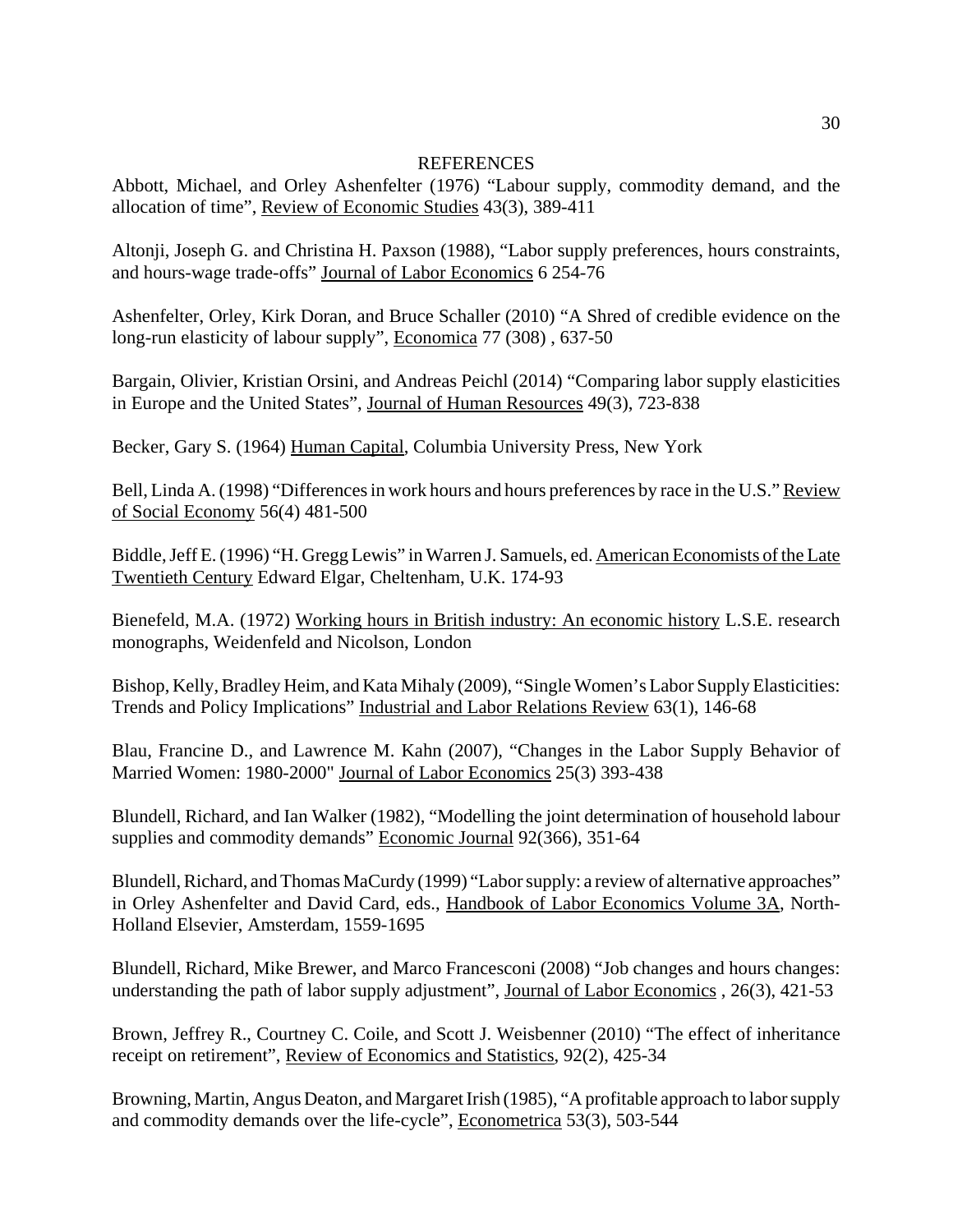Browning, Martin, Pierre-André Chiappori, and Yoram Weiss (2014), Economics of the Family , Cambridge University Press, New York

Bry, Gerhard (1959) The Average Workweek as an Economic Indicator, National Bureau of Economic Research Occasional Paper 69, New York

Cahill, Marion Cotter (1932) Shorter Hours, New York, Columbia University Press

Cahuc, Pierre, Carcillo, Stéphane, and Zylberberg, André, (2014), Labor Economics, MIT Press, second edition

Card, David (1990), "Labor supply with a minimum hours threshold" Carnegie-Rochester Conference Series on Public Policy , 33 , 169-92

Connolly, Sara, and Mary Gregory (2002), "The National Minimum Wage and hours of work: implications for low paid women", Oxford Bulletin of Economics and Statistics 64 Supplement 607- 31

Couch, Kenneth A. and David C. Wittenberg (2001) "The response of hours of work to increases in the minimum wage" Southern Economic Journal 68(1), 171-177

Craig, Ben, and John Pencavel (1992) "The behavior of worker cooperatives: the plywood companies of the Pacific Northwest" American Economic Review 82(5), 1083-1105

DeBeaumont, Ronald and Larry D. Singell, Jr. (1999) "The return to hours and workers in U.S. manufacturing: evidence on aggregation bias", Southern Economic Journal 66(2), 336-52

Dembe, A.E., J.B.Erickson, R.G.Delbos, and S.M.Banks (2005) "The impact of overtime and long work hours on occupational injuries and illnesses: new evidence from the United States", Journal of Occupational and Environmental Medicine, 62(9), 588-97

Denison, Edward F. (1962) The Sources of Economic Growth in the United States and the Alternatives Before Us , Committee for Economic Development, New York

Dickens, William T., and Shelly J. Lundberg (1993) "Hours restrictions and labor supply" International Economic Review 34(1), 169-92

Douglas, Paul H., (1930) Real Wages in the United States, 1890-1926

Douglas, Paul H., (1934) The Theory of Wages , Macmillan , New York

Ehrenberg, Ronald G. (1971) Fringe Benefits and Overtime Behavior D.C.Heath and Co., Lexington

Farber, Henry S., (2005) "Is tomorrow another day? The labor supply of New York City cab drivers" Journal of Political Economy 113(1), 46-82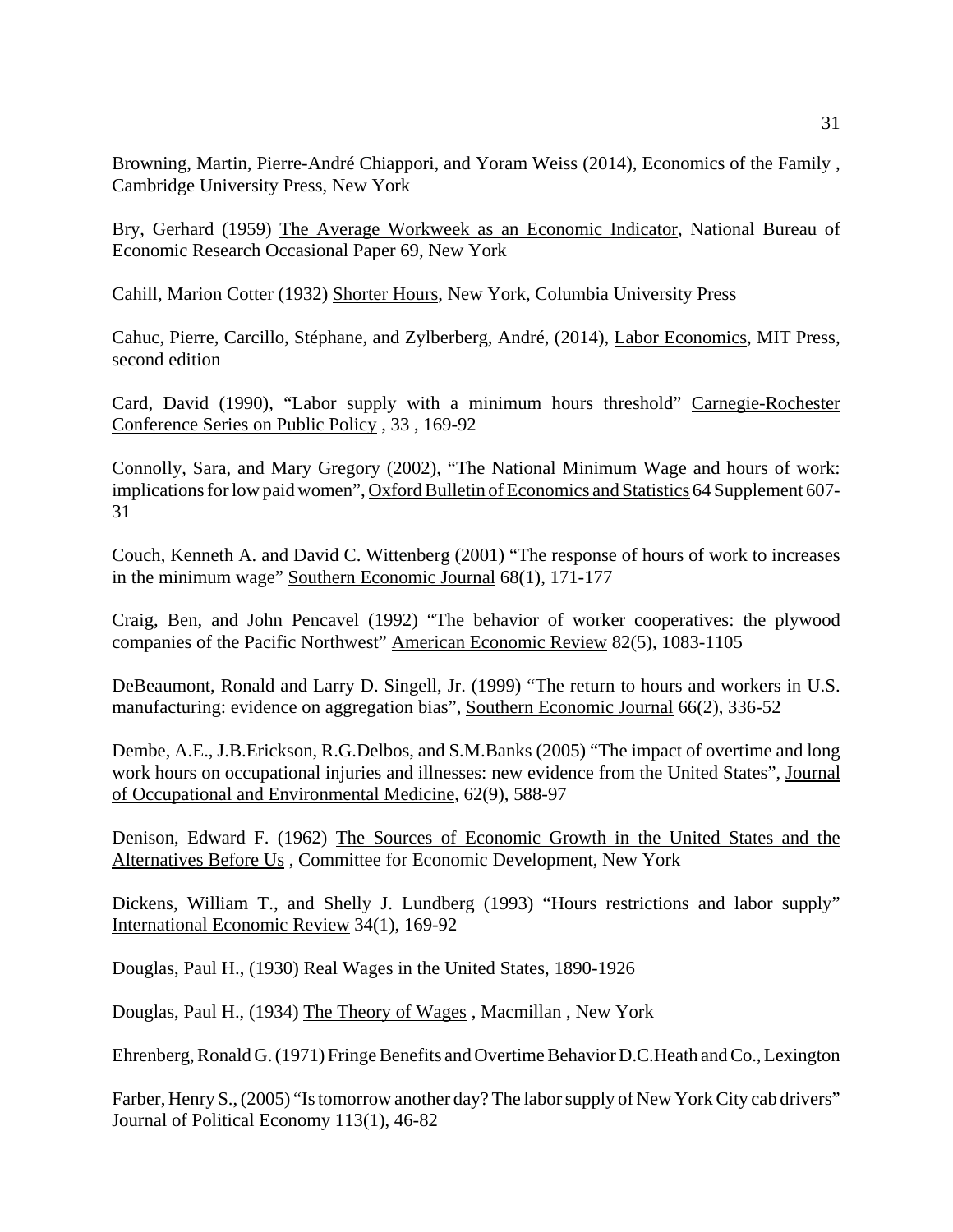Feldstein, M.S. (1967) "Specification of the labour input in the aggregate production function" Review of Economic Studies 34(4), 375-86

Feldstein, M.S. (1968) "Estimating the supply curve of working hours", Oxford Economic Papers 20(1), 74-80

Golden, Lonnie (2012) "The effects of working time on productivity and firm performance: a research synthesis paper". Conditions of Work and Employment Branch, Series No. 33, International Labour Office, Geneva

Golden, Lonnie and Tesfayi Gebreselassie (2007) "Overemployment mismatches: the preference for fewer work hours" Monthly Labor Review , April, 18-37

Hamermesh, Daniel S. (1993) Labor Demand Princeton University Press, Princeton

Heckman, James J. (1974) "Shadow prices, market wages, and labor supply", Econometrica 42(4), 679-94

Heckman, James J. (1976) "A life-cycle model of earnings, learning, and consumption", Journal of Political Economy 84 (4) , Part 2, S11-S44

Heckman, James J., and Thomas E. MaCurdy (1980) "A life cycle model of female labor supply", Review of Economic Studies 47 (1), 47-74

Heim, Bradley T. (2007) "The incredible shrinking elasticities:married female labor supply, 1978- 2002" Journal of Human Resources 42(4), 881-918

Hulst, Monique van der (2003) "Long workhours and health" Scandinavian Journal of Work, Environment and Health, 29(3), 171-88

Imai, Susumu, and Keane, Michael P. (2004) "Intertemporal labor supply and human capital accumulation" International Economic Review 45(2), 601-41

Jones, Ethel B. (1963) "New estimates of hours of work per week and hourly earnings, 1900-1957" Review of Economics and Statistics 45(4), 374-85

Joulfaian, David and Mark Wilhelm (1994), "Inheritance and labor supply" Journal of Human Resources 29(4), 1205-1234

Kahn, Shulamit and Kevin Lang (1991), "The effect of hours constraints on labor supply estimates" Review of Economics and Statistics 93, 605-11

Keane, Michael P. (2011), "Labor supply and taxes: a survey", Journal of Economic Literature 59(4), 96-1075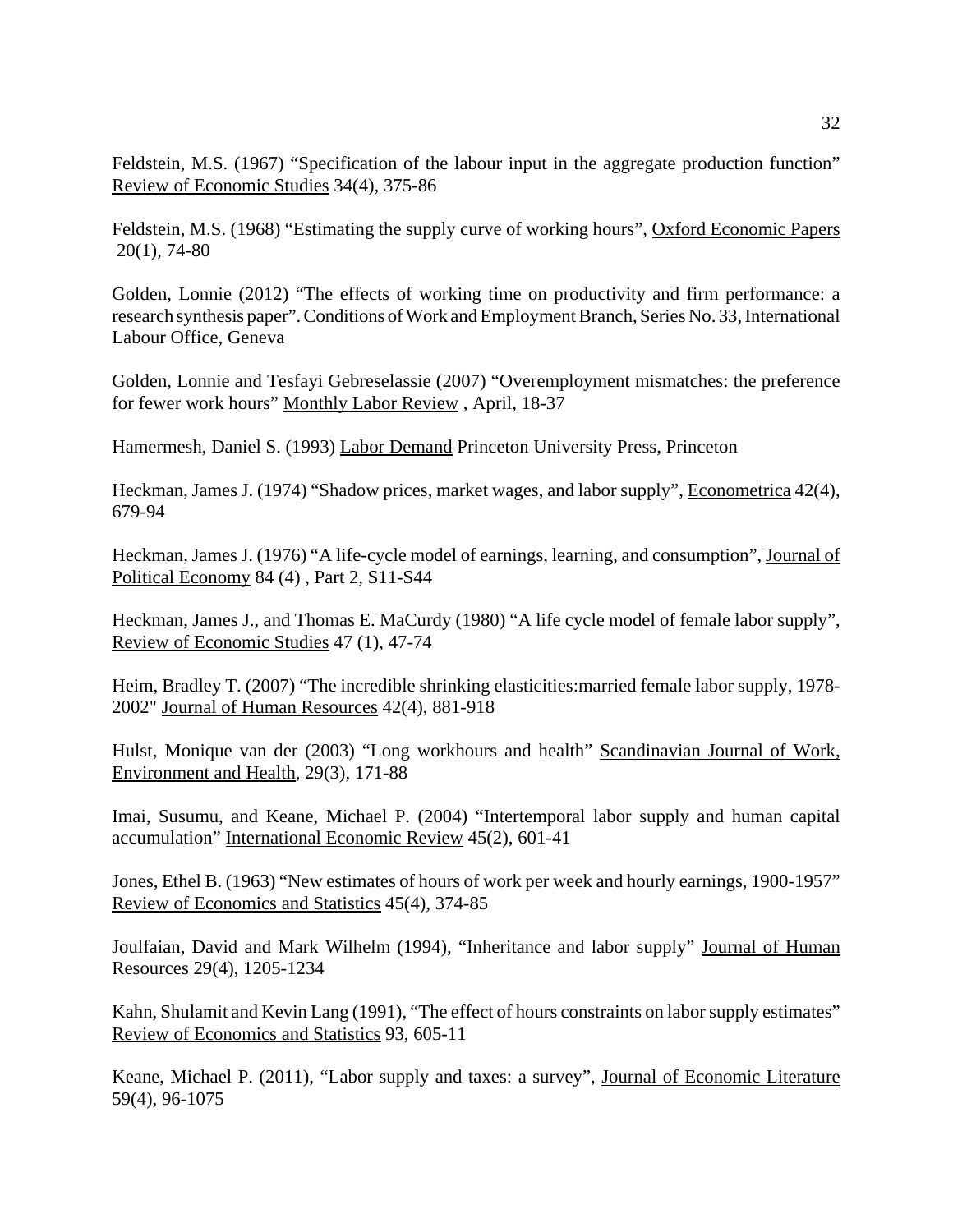Kinoshita, Tomio (1987) "Working hours and hedonic wages in the market equilibrium", Journal o f Political Economy 95(6), 1262-77

Kosters, Marvin H. (1966) "Income and substitution effects in a family labor supply model", P-3339, The Rand Corporation, December

Krueger, Alan B., and Jörn-Steffen Pischke (1992) "The effect of Social Security on labor supply: a cohort analysis of the notch generation", Journal of Labor Economics 10(4), 412-37

Kuhn, Peter, and Fernando Lozano (2008) "The expanding workweek? Understanding trends in long work hours among U.S. men,1979-2006 ", Journal of Labor Economics 26(2), 311-43

Leslie, Derek, and John Wise (1980) "The productivity of hours in U.K. manufacturing and production industries" Economic Journal 90(357), 74-84

Lester, Richard (1946) Economics of Labor, Macmillan, New York, second edition

Lewis, H. Gregg (1957) "Hours of work and hours of leisure" in Proceedings of the Ninth Annual Meeting of the Industrial Relations Research Association edited by L. Reed Tripp, 196-206

Lewis, H. Gregg (1969) "Employer interests in employee hours of work", a version of which was published as "Interes del empleador en las horas de Trabajo del empleado" in Cuadernos de Economia 6 (18), 1969, 38-54

MaCurdy, Thomas E. (1981) "An empirical model of labor supply in a life-cycle setting" Journal of Political Economy 89(6), 1059-85

Manning, Alan (2001) "Labour supply, search and taxes" Journal of Public Economics 80 (3), 409-34

McClelland, Robert, and Shannon Mok (2012) "A review of recent research on labor supply elasticities" Congressional Budget Office, Washington D.C. working paper 2012-12

Meghir, Costas, and David Phillips (2010) "Labour supply and taxes" in Stuart Adam *et el.* , eds., Dimensions of Tax Design: The Mirrlees Review Oxford University Press, Oxford and London, 202-74

Moffitt, Robert (1982) "The tobit model, hours of work and institutional constraints" Review of Economics and Statistics 64, 510-5

Neumark, David, Mark Schweitzer and William Wascher (2004), "Minimum wage effects throughout the wage distribution" Journal of Human Resources 39(2), 425-50

Officer, Lawrence H. (2009) Two Centuries of Compensation for U.S. Production Workers in Manufacturing, Palgrave Macmillan, New York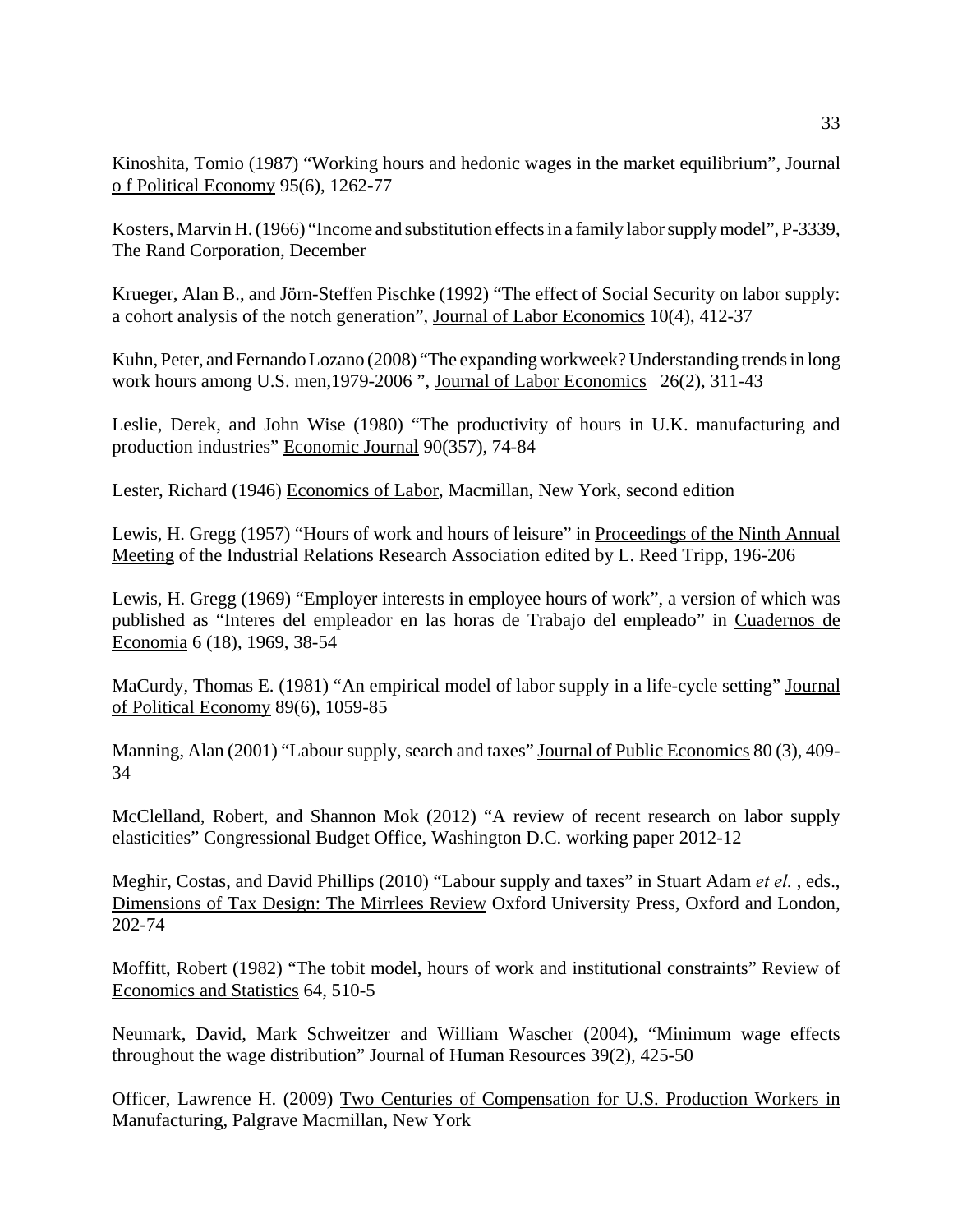Oi, Walter Y. (1962) "Labor as a quasi-fixed factor", Journal of Political Economy 70(6), 538-55

Pencavel, John (1986) "Labor supply of men: a survey" in O.Ashenfelter and R. Layard, eds., Handbook of Labor Economics Volume I, North-Holland, Amsterdam, 3-102

Pencavel, John (2015) "The labor supply of self-employed workers: the choice of working hours in worker co-ops", Journal of Comparative Economics forthcoming

Pencavel, John (2016) "The productivity of working hours', Economic Journal , forthcoming

Pencavel, John, and Ben Craig (1994) "The empirical performance of orthodox models of the firm: conventional firms and worker cooperatives" Journal of Political Economy, 102(4) , 718-44

Pistaferri, Luigi (2003) "Anticipated and unanticipated wage changes, wage risk, and intertemporal labor supply" Journal of Labor Economics, 21(3), 729-54

Rebitzer, James B. and Lowell J. Taylor (1995) "Do labor markets provide enough short-hour jobs? An analysis of work hours and work incentives", Economic Inquiry 33 (2), 257-73

Rees, Albert (1976) "H. Gregg Lewis and the development of analytical labor economics" Journal of Political Economy 84(4), Part 2: Essays in Labor Economics in Honor of H. Gregg Lewis, S3-S8

Reynolds, Lloyd G. (1954) Labor Economics and Labor Relations , Prentice-Hall, New York, second edition

Ricci, Judith A., Elsbeth Chee, Amy L. Lorandeau, and Jan Berger (2007) "Fatigue in the U.S. workforce: prevalence and implications for lost productive work time", Journal of Occupational and Environmental Medicine 49(1), 1-10

Rosen, Sherwin (1969) "On the interindustry wage and hours structure" Journal of Political Economy 77(2), 249-73

Rosen, Sherwin (1974) "Hedonic prices and implicit markets: product differentiation in pure competition". Journal of Political Economy 82(1), 34-5

Rosen, Sherwin (1986), "The theory of equalizing differences" in Orley Ashenfelter and Richard Layard, eds., Handbook of Labor Economics Volume I North-Holland, Amsterdam, 641-92

Rosen, Sherwin (1994) "H. Gregg Lewis and modern labor economics" Journal of Labor Economics 12(1), 139-43

Saez, Emmanuel, Joel Slemrod, and Seth Giertz (2012), "The elasticity of taxable income with respect to marginal tax rates" Journal of Economic Literature 50(1), 3-50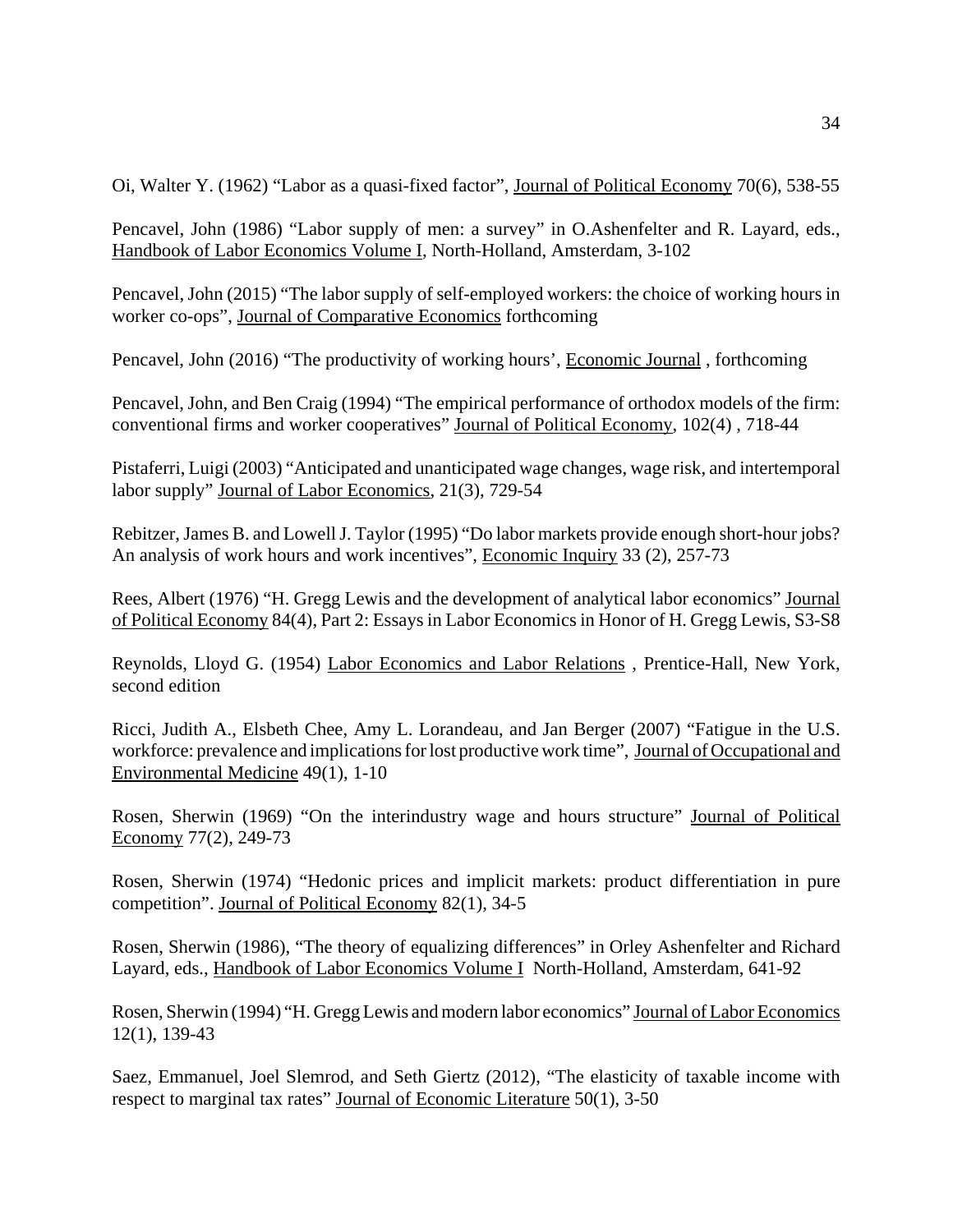Shiells, Martha (1985), "Hours of work and shiftwork in the early industrial labor markets of Great Britain, the United States and Japan", University of Michigan Ph.D. dissertation

Stewart, Mark B. and Joanna K. Swaffield (1997), "Constraints on the desired hours of work of British men", Economic Journal , 107 (441) 520-35

Stewart, Mark B. and Joanna K. Swaffield (2008), "The other margin: Do minimum wages cause working hours adjustments for low-wage workers?", Economica 75 (297), 148-67

Weiss, Yoram (1996) "Synchronization of work schedules" International Economic Review 37(1), 157-79

Working, Elmer Joseph (1927) "What do statistical 'Demand Curves' show?"Quarterly Journal of Economics 41(2) , 212-35

Working, Holbrook (1925), "The statistical determination of demand curves" Quarterly Journal of Economics 39(4) 503-43

Wright, Philip G. (1929) , review of Henry Schultz: Statistical Laws of Demand and Supply, Journal of the American Statistical Association , 24(166), 207-15

Zavodny, Madeline (2000), "The effect of the minimum wage on employment and hours", Labour Economics 7, 729-750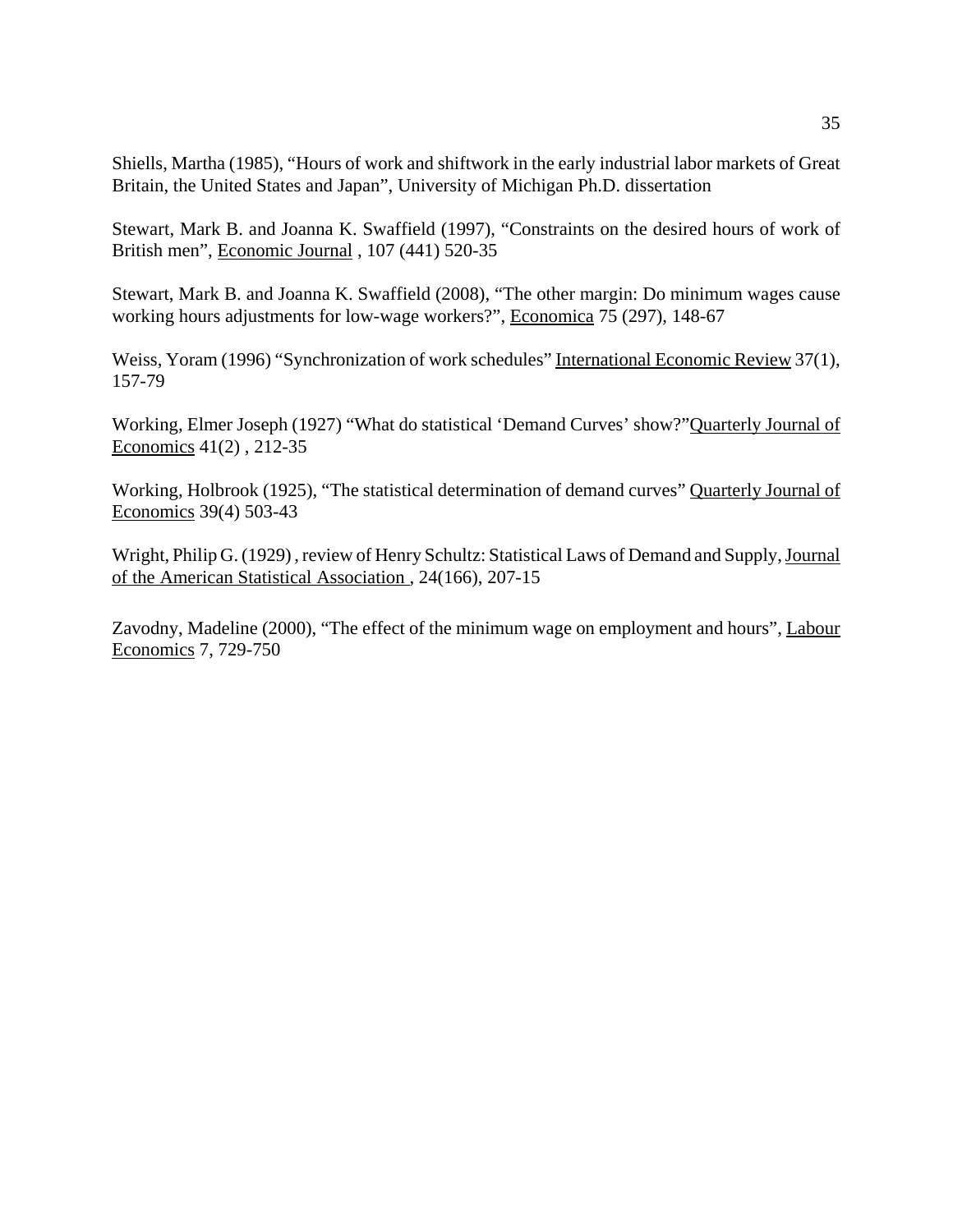Average Weekly Hours and Average Real Hourly Compensation of Production Workers





In Figure 1, *w*(measured on the left-hand axis) denotes real average hourly compensation in dollars per hour in manufacturing industry (where the price deflator is a consumer price index with base in 1982-84) and *H* is average weekly hours worked (measured on the right-hand axis). The series on *w* is from Officer (2009, Table 7.7, p. 170). For the years 1900 to 1930, the average weekly hours worked in manufacturing are from Jones (1963). Between 1890 and 1899 the hours series is taken from series D-765 in the Historical Statistics of the United States. This series is believed to overstate hours of work. Therefore, using the 1900 figure of 59 hours for series D-765 and Jones' figure for 1900 of 55 hours, the hours figures for each year from 1890 to 1899 were adjusted downwards by 0.932 (which is 55/59).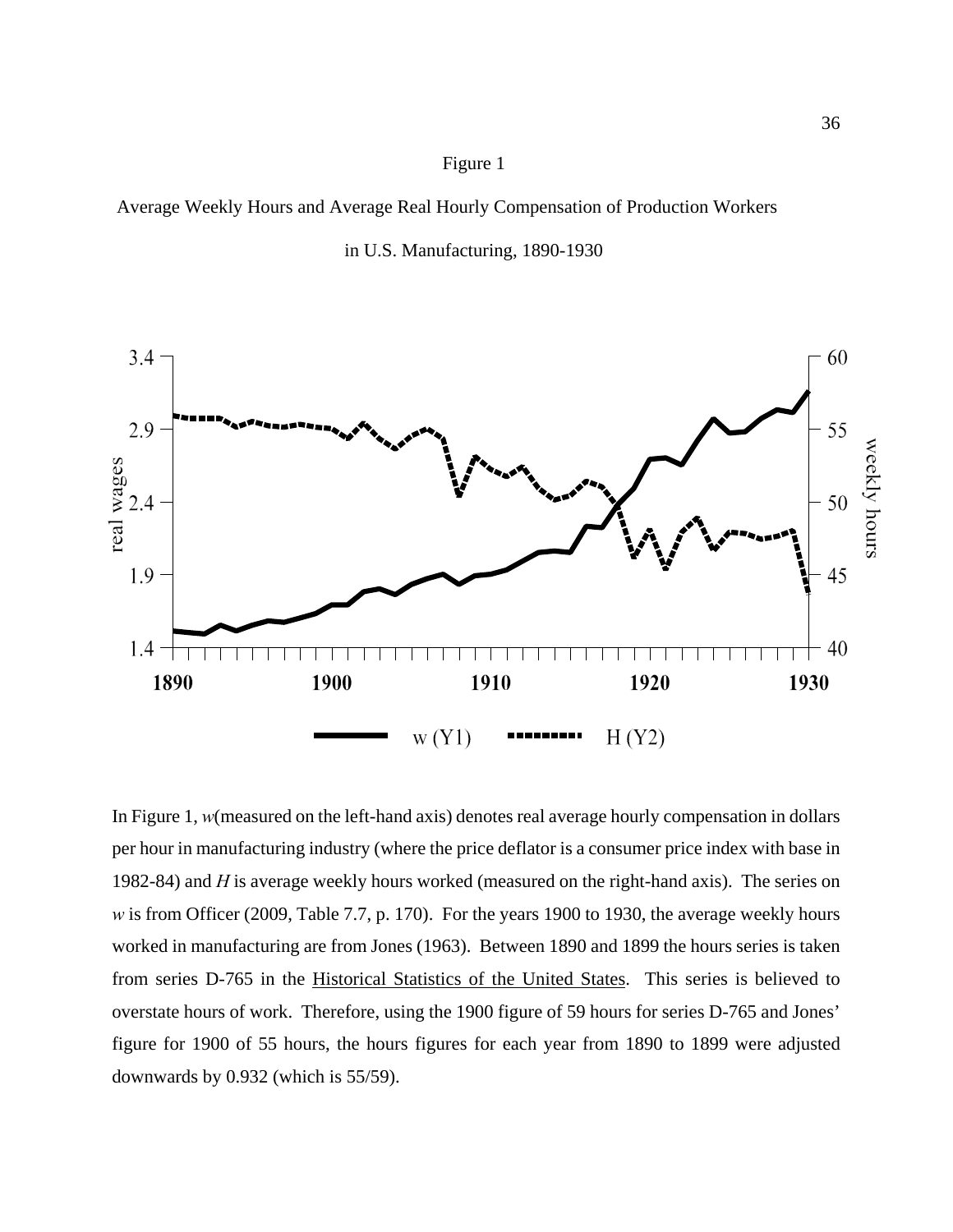## Annual Values of Real Wages and Weekly Working Hours in

U.S. Manufacturing Industry, 1890- 1930

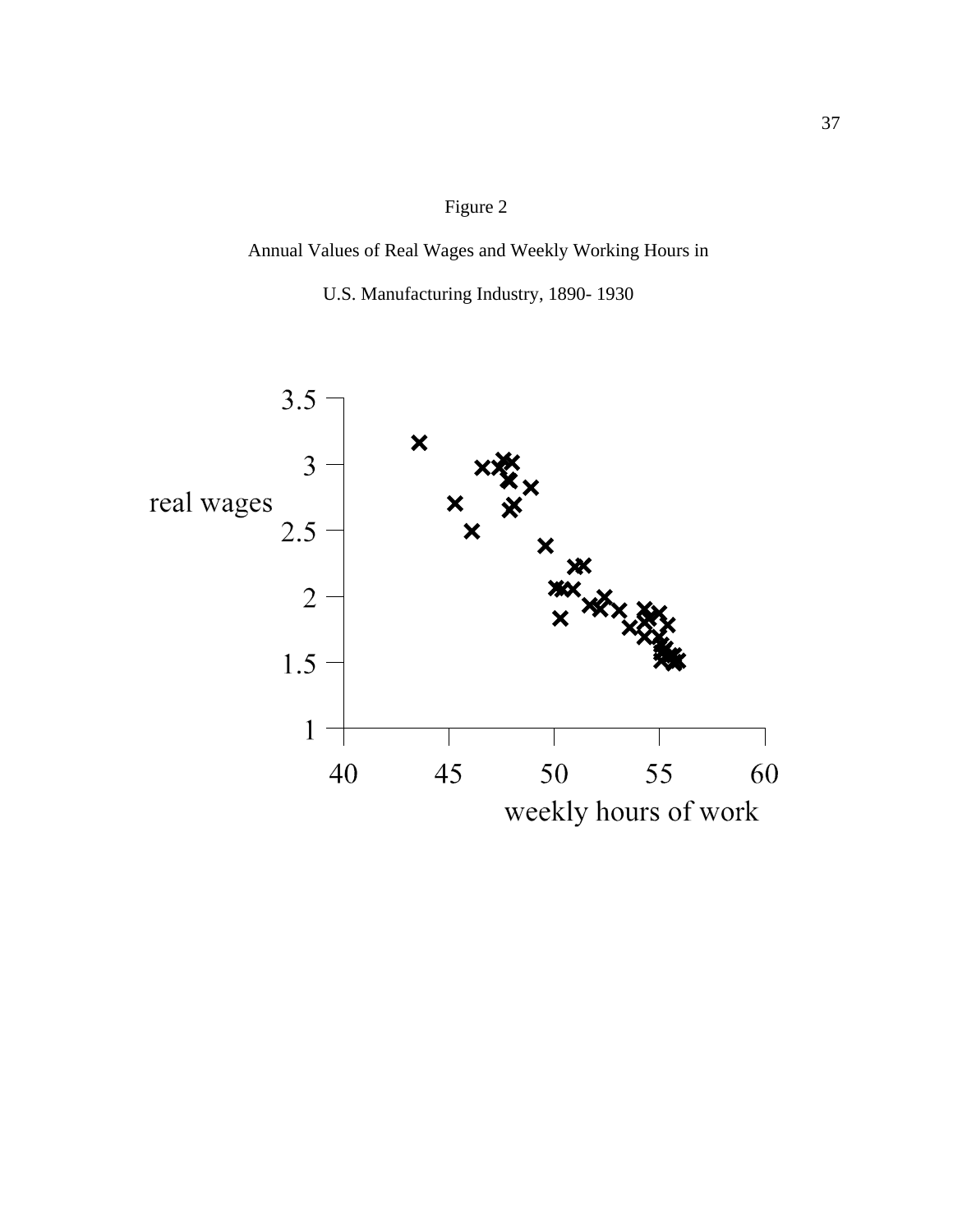



In the graph above, the **X** combinations of real wages and work hours trace out the effect of a horizontal labor (hours of work) demand function rising over time ( $D_0$ ,  $D_1$ ,  $D_2$ ,  $D_3$  above) and an unchanged negatively-sloped labor (hours of work) supply function (given by *S* in the figure). Over time, higher real wages ( $w_0$ ,  $w_1$ ,  $w_2$ ,  $w_3$  above) are associated with shorter hours of work ( $H_0$ , $H_1$ ,  $H_2, H_3$ ).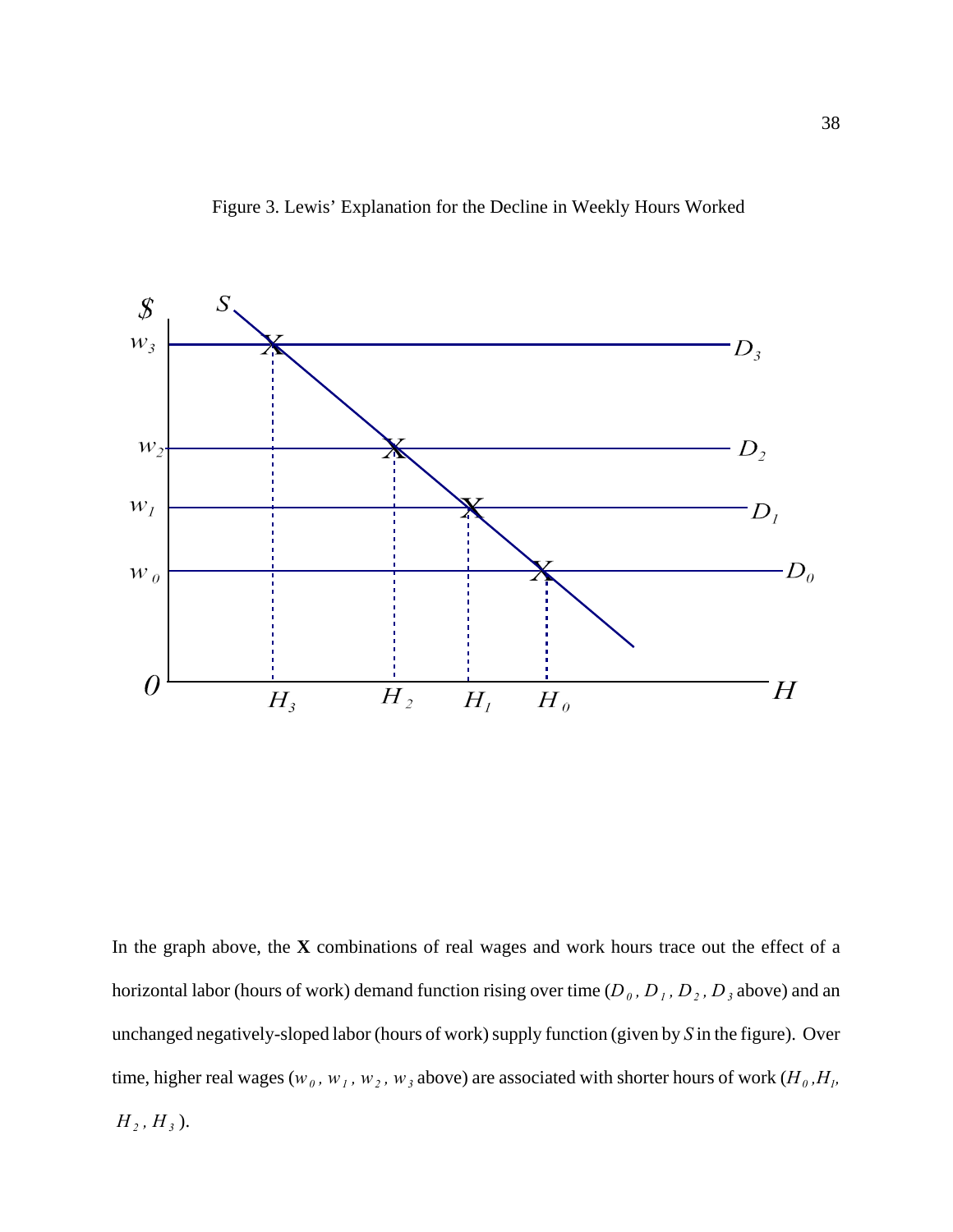The Relation between Output and Weekly Work Hours in Lloyd Reynolds' (1954) Text



CHART 5. Effect of the Work Week on Output.

OT traces output as a function of working hours. OA is output per hour and OM is the marginal product of hours.